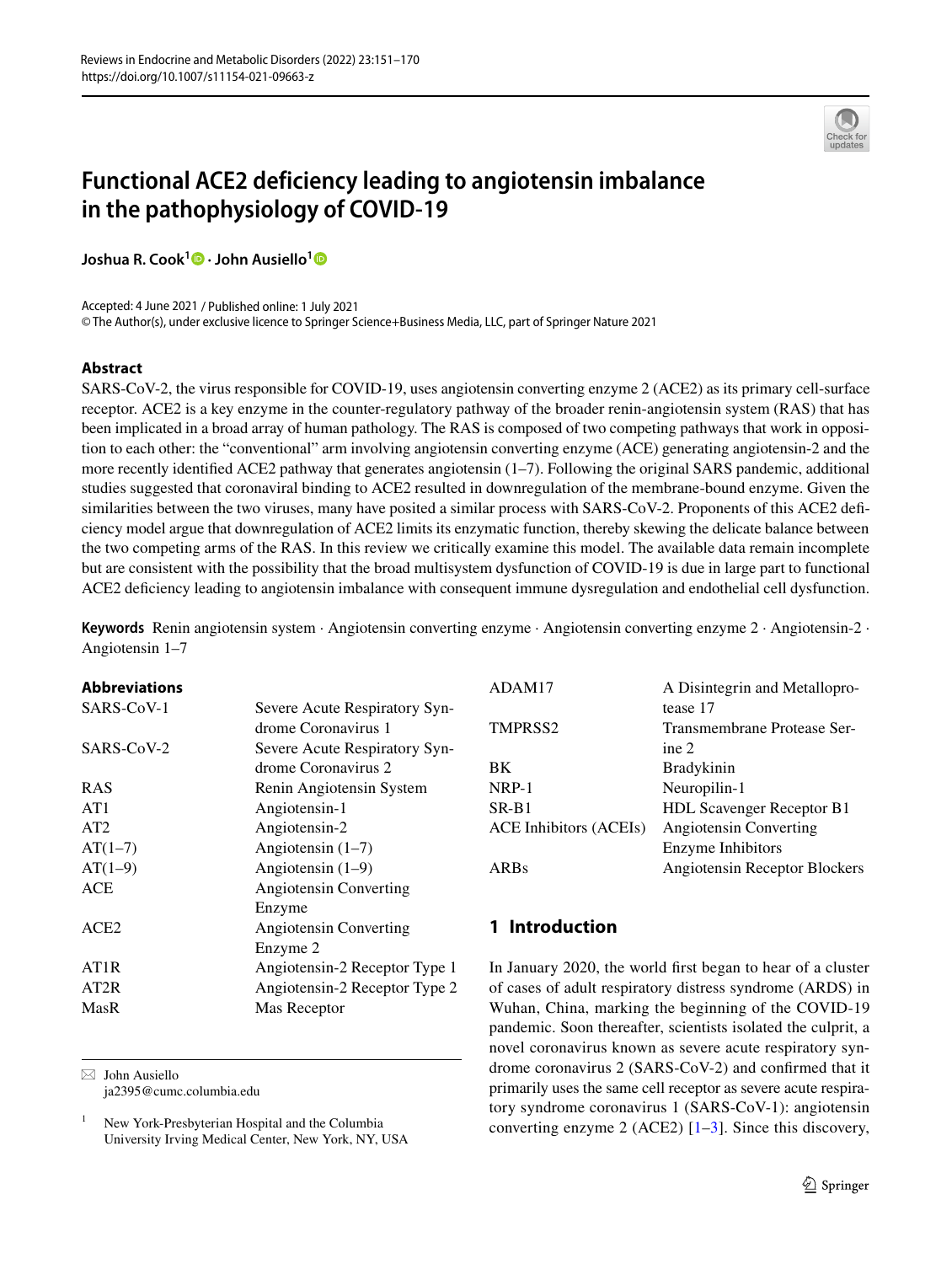there has been renewed interest in defning the role of ACE2 in normal physiology in attempts to elucidate its potential involvement in COVID-19 pathology. As a critical component of the ubiquitous renin-angiotensin system (RAS), ACE2 is primarily involved in maintaining homeostasis within an array of normal physiologic functions ( $[4-8]$  $[4-8]$ . Furthermore, it is directly involved in bradykinin metabolism and has numerous non-catalytic functions in the gut [\[4](#page-13-1), [6,](#page-13-3) [9](#page-13-4)]. Following the SARS pandemic, studies primarily in animal models confrmed that SARS-CoV-1 binding to ACE2 led to downregulation of the membrane-bound enzyme [[10](#page-13-5)[–12](#page-13-6)]. Extrapolating from this experience, a growing number of authors have posited that SARS-CoV-2 also induces downregulation of this critical enzyme, creating a functional ACE2 deficiency  $[4, 13-15]$  $[4, 13-15]$  $[4, 13-15]$ . In this review we will dissect the merits of this hypothesis. As we will discuss, there is evidence to suggest initial *upregulation* of ACE2 in airway cells, likely triggered by interferon signaling [[16](#page-13-9)–[19\]](#page-13-10). At the same time, mounting evidence suggests that COVID-19 phenocopies a functionally ACE2 defcient state. Taken together, these seemingly incongruous statements raise the distinct possibility that ACE2 defciency occurs later in the disease course thereby driving the second, infammatory phase of COVID-19 [\[20](#page-13-11)].

#### **2 Overview of the renin‑angiotensin system**

The RAS is complex and incompletely understood, comprising two "arms" with both tissue-level and systemic components [[4](#page-13-1)[–8](#page-13-2)]. Historically, our understanding of the RAS has been limited to the angiotensin converting enzyme (ACE) mediated pathway and its involvement in the regulation of intravascular volume. However, over the past two decades, a second, counterregulatory arm mediated by ACE2 has come into focus [[4–](#page-13-1)[8\]](#page-13-2). Given these additional complexities, it is now believed that the RAS is involved in an array of human physiology extending beyond its role in the maintenance of intravascular volume and that dysfunction of this system contributes to human disease, potentially including COVID-19 [[4–](#page-13-1)[8](#page-13-2), [13](#page-13-7)[–15](#page-13-8), [21](#page-13-12), [22](#page-13-13)].

The traditional RAS pathway involves numerous key peptides and enzymes: angiotensinogen, angiotensin 1 (AT1), angiotensin 2 (AT2), renin, ACE, and aldosterone [[6,](#page-13-3) [21\]](#page-13-12) (Fig. [1\)](#page-2-0). Angiotensinogen, an inactive precursor peptide, is cleaved by renin to form AT1, which in turn is processed by ACE to AT2. Angiotensin-2 can be converted to angiotensin-3 and -4, but AT2 is considered the active signaling effector of the pathway  $[6, 21]$  $[6, 21]$  $[6, 21]$ . AT2 performs its multiple physiologic roles via signaling through two receptors: angiotensin-2 receptor type 1  $(AT_1R)$  and angiotensin-2 receptor type 2 (AT<sub>2</sub>R) [[6](#page-13-3), [23,](#page-13-14) [24\]](#page-13-15). Of the two, activation of  $AT_1R$ is better studied and thought to be the primary mediator of angiotensin-2's diverse biological efects [[23\]](#page-13-14). Indeed, it is via  $AT_1R$  that AT2 regulates aldosterone release from the adrenal cortex in response to changes in volume status [\[25](#page-13-16)]. In addition to its crucial role in fuid balance, AT2 activation of  $AT_1R$  can promote vasoconstriction, angiogenesis, thrombosis, infammation, and fbrosis [[4,](#page-13-1) [23](#page-13-14)]. Interestingly, activation of  $AT_2R$  may oppose the vascular actions of  $AT_1R$ in certain contexts, but our understanding of this pathway is incomplete [[23,](#page-13-14) [24\]](#page-13-15).

Chymase, an endopeptidase primarily derived from mast cells, has also been shown to drive AT2 production [\[6](#page-13-3), [26](#page-13-17)]. This ACE-independent mechanism of angiotensin-2 generation likely plays an important role in certain pathologic processes [[6](#page-13-3), [26\]](#page-13-17). In fact, in animal models there is a high level of compartmentalization between chymase and ACE [\[26](#page-13-17)]. Accumulating evidence indicates that chymase is the major regulator of tissue angiotensin-2 levels; in ACE-defcient mice, AT2 levels in the heart, lung, and kidneys are pre-served despite undetectable levels in the circulation [[26–](#page-13-17)[28](#page-13-18)].

Although portrayed as a centralized mediator of systemic physiologic parameters, the spatial organization of the RAS is nested, featuring activities at the systemic, tissue, and cellular levels [\[6](#page-13-3), [26,](#page-13-17) [29](#page-13-19), [30](#page-13-20)]. Moreover, its activities may be diferentially regulated among various tissues or cell types. As such, its local components can act independently from the central pathway  $[4–8, 29, 30]$  $[4–8, 29, 30]$  $[4–8, 29, 30]$  $[4–8, 29, 30]$  $[4–8, 29, 30]$  $[4–8, 29, 30]$  $[4–8, 29, 30]$ . The latter point may be critical to any potential RAS involvement in COVID-19 as tissue angiotensin-2 levels can be signifcantly higher than systemic values within multiple organ systems  $[6, 26, 31]$  $[6, 26, 31]$  $[6, 26, 31]$  $[6, 26, 31]$ , [32](#page-14-0)].

The critical components of the second arm of the RAS include ACE2, angiotensin (1–9) [AT(1–9)], and angiotensin  $(1-7)$  [AT(1-7)] [4-[8,](#page-13-2) [33\]](#page-14-1). ACE2 is an ectoenzyme present in most human tissues that is primarily membrane-bound but may be cleaved by protease ADAM17 to produce soluble ACE2 (sACE2), a process ramped up in certain disease states [[4](#page-13-1), [33](#page-14-1)]. ACE2 catalyzes the alternative conversion of AT1 to  $AT(1-9)$  – which subsequently is converted to  $AT(1-7)$  by a non-ACE2 mediated process – and of AT2 directly to AT(1–7) [[33\]](#page-14-1). AT(1–7) likely binds to Mas receptors (MasR), promoting vasodilatory, anti-infammatory, and anti-fbrotic efects [[4](#page-13-1), [23](#page-13-14), [33\]](#page-14-1). Consequently, activation of this arm is thought to oppose the activity of the conventional ACE/AT2 pathway.

Secondarily, ACE2 acts in a non-catalytic fashion in the gut and participates in the enzymatic regulation of bradykinin (BK) signaling, which itself has been implicated in COVID-19 pathophysiology [\[4](#page-13-1), [6,](#page-13-3) [9,](#page-13-4) [34\]](#page-14-2). ACE2 catabolizes bradykinin's active metabolite, des-Arg<sup>9</sup>-bradykinin, and thus ACE2 deficiency is expected to disinhibit bradykinin signaling [[9\]](#page-13-4). A detailed analysis of BK's distinct impact on COVID-19 is beyond the scope of this review; however, given its role in vasodilation, infammation, and vascular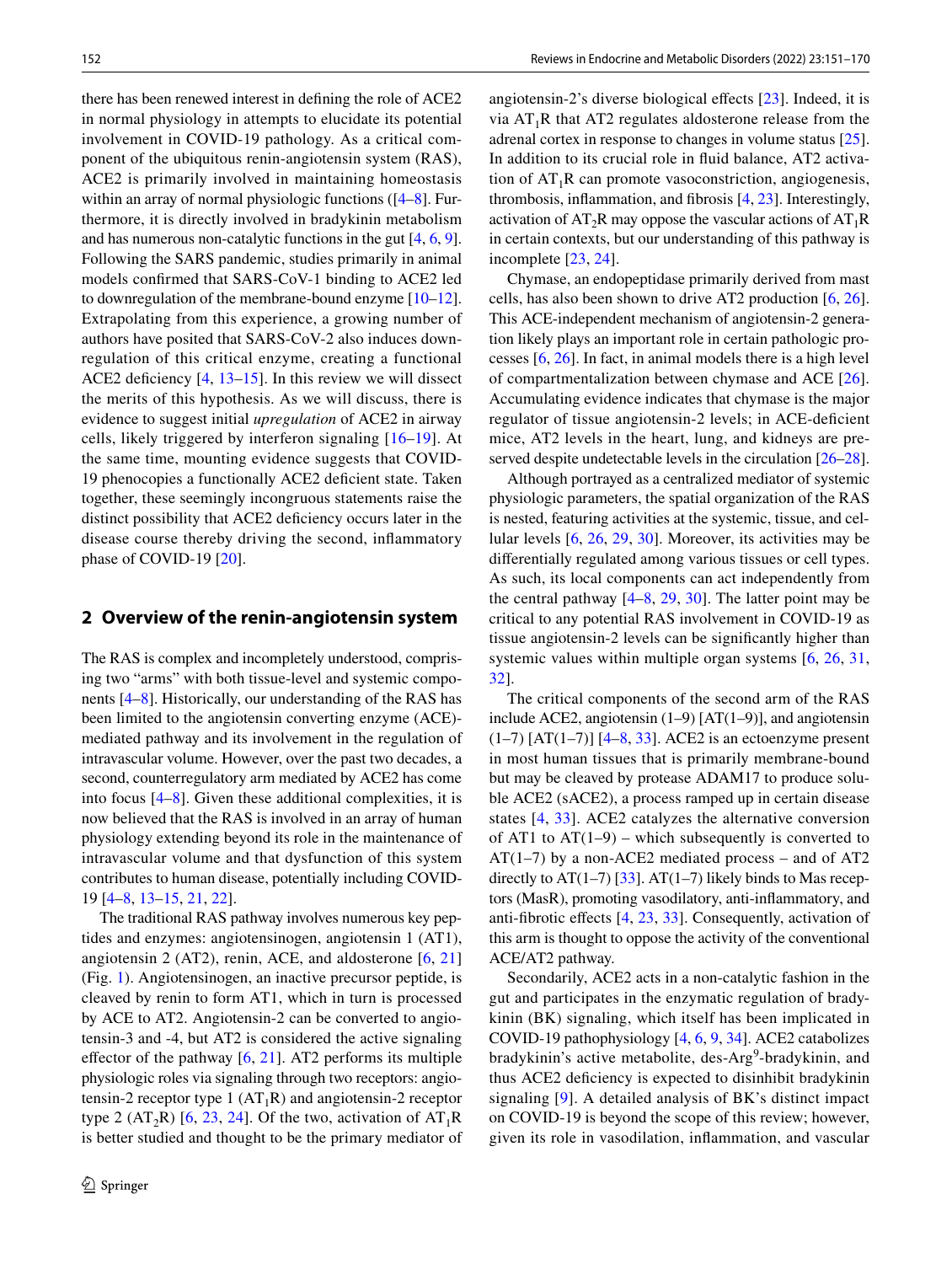

Abbreviations: ATG (angiotensinogen), AT1 (angiotensin 1), AT2 (angiotensin 2), AT (1-9) (angiotensin 1-9), AT (1-7) (angiotensin 1-7), AT3 (angiotensin 3), AT4 (angiotensin 4), ACE (angiotensin converting enzyme), ACE2 (angiotensin converting enzyme 2), NEP (neprilysin), APA (aminopeptidase A), APN (aminopeptidase N), AT<sub>1</sub>R (angiotensin 2 receptor type 1),  $AT_2R$  (angiotensin 2 receptor type 2),  $AT_4R$  (angiotensin 2 receptor type 4)

<span id="page-2-0"></span>

permeability, it is plausible that bradykinin dysregulation contributes to the overall clinical picture of ACE2 deficiency [[34\]](#page-14-2). Additionally, BK likely increases chymase activity, providing additional avenues for AT2 production [[35\]](#page-14-3).

Under normal circumstances it is thought that the two arms of the RAS are balanced such that that an increase in ACE and AT2 is countered by a coordinate increase in ACE2 and  $AT(1-7)$  in order to maintain the physiologic status quo [[21,](#page-13-12) [33\]](#page-14-1). However, in certain disease states, an imbalance between the two arms arises, typically in the form of unopposed ACE/AT2 activity [[21\]](#page-13-12). In fact, we propose, as have others, a bipartite model for the pathogenesis of COVID-19: following an initial phase of illness resulting from direct viral toxicity to target cells, the disease enters an infammatory phase in which SARS-CoV-2 induces functional ACE2 defciency. This efective loss of ACE2, in turn, leads to an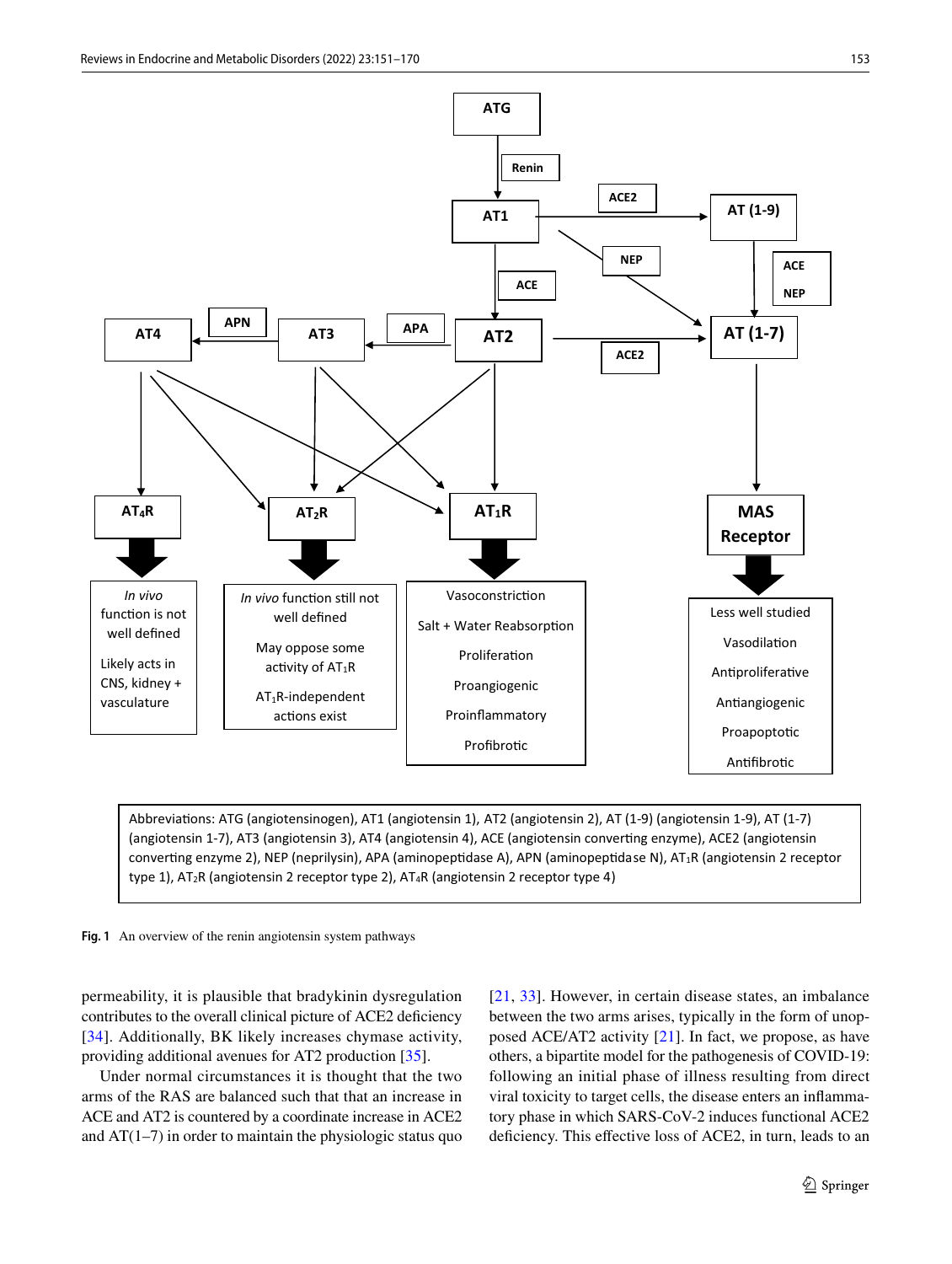imbalanced RAS with a skewed ratio of AT2 to AT $(1-7)$  [[4,](#page-13-1) [13](#page-13-7)[–15\]](#page-13-8). It has been argued that this imbalance is a driver of COVID-19 pathology [\[13–](#page-13-7)[15\]](#page-13-8). Moving forward, we will examine the evidence in support of this theory first by exploring how ACE2 defciency itself manifests.

# **3 Angiotensin imbalance causes widespread deleterious effects**

Regulation of angiotensin balance by the systemic and local RAS has been confrmed to play a role in optimal functioning of most organ systems [\[6](#page-13-3)]. Numerous studies antedating COVID-19 have explored the physiologic consequences of angiotensin imbalance. We will review these data in order to highlight the diverse, multi-system failure that broad ACE2 deficiency incites (Table [1](#page-4-0)).

**Lungs** Cytokine signaling increases local ACE production, which in turn promotes the pathologic processes underpinning many features of ARDS: enhanced vasoconstriction and vascular permeability, further cytokine production, apoptosis of alveolar epithelial cells, and fbroproliferation [[36,](#page-14-4) [37](#page-14-5)]. Indeed, ACE polymorphisms that augment its enzymatic activity correlate with increased mortality in ARDS [\[22](#page-13-13), [38](#page-14-6)]. By contrast, ACE2 deficiency in the setting of superimposed illness can exacerbate acute lung injury or ARDS in animal models secondary to a relative increase in AT2 activation of  $AT_1R$  [[10,](#page-13-5) [36,](#page-14-4) [39–](#page-14-7)[41\]](#page-14-8), while administration of recombinant ACE2 improves lung pathology [\[10](#page-13-5), [40](#page-14-9)]. Bronchoalveolar lavage (BAL) fluid from rats with lipopolysaccharide (LPS)induced ARDS likewise contains upregulated ACE at the expense of ACE2, while recombinant AT(1–7) and the  $AT_1R$ antagonist losartan decrease lung infammation [\[41](#page-14-8)].

**Cardiovascular system** AT2 promotes left ventricular hypertrophy and myocardial dysfunction, while pharmacologic blockade of this pathway has become a cornerstone of the management of both ischemic heart disease and congestive heart failure [[23,](#page-13-14) [42](#page-14-10)]. Additionally, AT2 is thought to upregulate ADAM17, inducing a shift from membranebound to soluble ACE2, plausibly explaining the strong correlation between circulating sACE2 and cardiovascular morbidity and mortality [[4](#page-13-1), [43,](#page-14-11) [44](#page-14-12)]. To wit, high sACE2 levels in patients with cardiovascular disease (CVD) likely refect an increased baseline AT2 tone rather than an active pathologic role for sACE2 per se. Downstream off AT2, aldosterone also causes deleterious efects on the cardiovascular system as evidenced by the all-cause mortality beneft conferred by mineralocorticoid receptor antagonists in patients with heart failure with reduced ejection fraction [[45,](#page-14-13) [46](#page-14-14)]. The ACE2 pathway likely serves in a counter-regulatory capacity [[4,](#page-13-1) [22\]](#page-13-13). Data on ACE2 defciency in compensated states are mixed [\[47](#page-14-15), [48](#page-14-16)]. However, superimposed insults such as volume overload or AT2 infusion can trigger more overt cardiac dysfunction [[47–](#page-14-15)[49](#page-14-17)]. The efect of ACE2 on heart function may proceed in part through conversion of  $AT(1-7)$ to almandine, as loss of the almandine receptor (MrgD) in an animal model results in severe cardiomyopathy [[50\]](#page-14-18).

**Excretory (renal) system** Perhaps the best-known function of AT2 is its regulation of intravascular volume via its efects on renal water and sodium handling [\[51,](#page-14-19) [52\]](#page-14-20). However, a broader spectrum of ACE activity is implicated in chronic kidney disease, including increased oxidative stress, fbrosis, and inflammation  $[51]$ . On the other hand, the ACE2 arm largely opposes these efects, resulting in vasodilation, natriuresis and diuresis, and reduced oxidative stress and infammation [[51,](#page-14-19) [52\]](#page-14-20). An altered balance of ACE/ACE2 may be an important driver of renal pathology [[51](#page-14-19)[–53](#page-14-21)]. For example, murine knockout of the genes encoding ACE2 or the Mas receptor promotes proteinuria and renal infammation that is attenuated by treatment with recombinant human ACE2 (rhACE2) [\[54](#page-14-22)[–56](#page-14-23)]. The loss of ACE2 potentiates activation of  $AT_1R$  by  $AT_2$ , in turn upregulating the oxidative stress response; increased production of cytokines leads to infammation and breakdown or malfunction of the glomeru-lar filtration barrier [[56\]](#page-14-23).

**Endocrine system** AT2 infusion has been shown to reduce blood flow to pancreatic islet cells, thereby hindering firstphase glucose-stimulated insulin secretion [\[57](#page-14-24), [58](#page-14-25)]. At higher doses, AT2 may reduce both basal and pulsatile insu-lin secretion in humans [[59–](#page-14-26)[61](#page-14-27)]. The negative effects of the ACE pathway on insulin production likely result from β-cell damage from increased oxidative stress and fbrosis as well as specifc impairments in insulin synthesis and secretion [[59,](#page-14-26) [61](#page-14-27)]. Congruently, *Ace2* and MasR knockout mice are glucose intolerant, while treatment of diabetic *ob/ob* mice with rhACE2 improves hyperglycemia along with indices of β-cell number and function [\[62](#page-14-28)[–64](#page-15-0)]. Additionally, treatment with angiotensin(1–7) enhances insulin secretion in diabetic rats through improvements in β-cell microperfusion [\[65](#page-15-1)].

**Neurological system** Activation of the ACE arm increases risk of stroke, perhaps secondary to increased vasoconstriction, infammation, fbrosis, and oxidative stress [[66\]](#page-15-2). Knockout of  $AT_1R$  or administration of an AT2 "vaccine" reduces stroke risk in mice while increased angiotensin-2 levels in mice, via genetic manipulation of the renin and angiotensinogen genes, increases stroke risk [\[66](#page-15-2)[–69\]](#page-15-3). The ACE2/AT(1–7) arm is less well characterized but has been identifed as a neuroprotective pathway [\[66](#page-15-2), [70\]](#page-15-4). In rats, both ACE2 and angiotensin(1–7) are increased within 48 h of an ischemic stroke, and intracerebroventricular infusion of  $AT(1-7)$  or administration of an ACE2 activator can reduce infarct size [\[71](#page-15-5), [72\]](#page-15-6).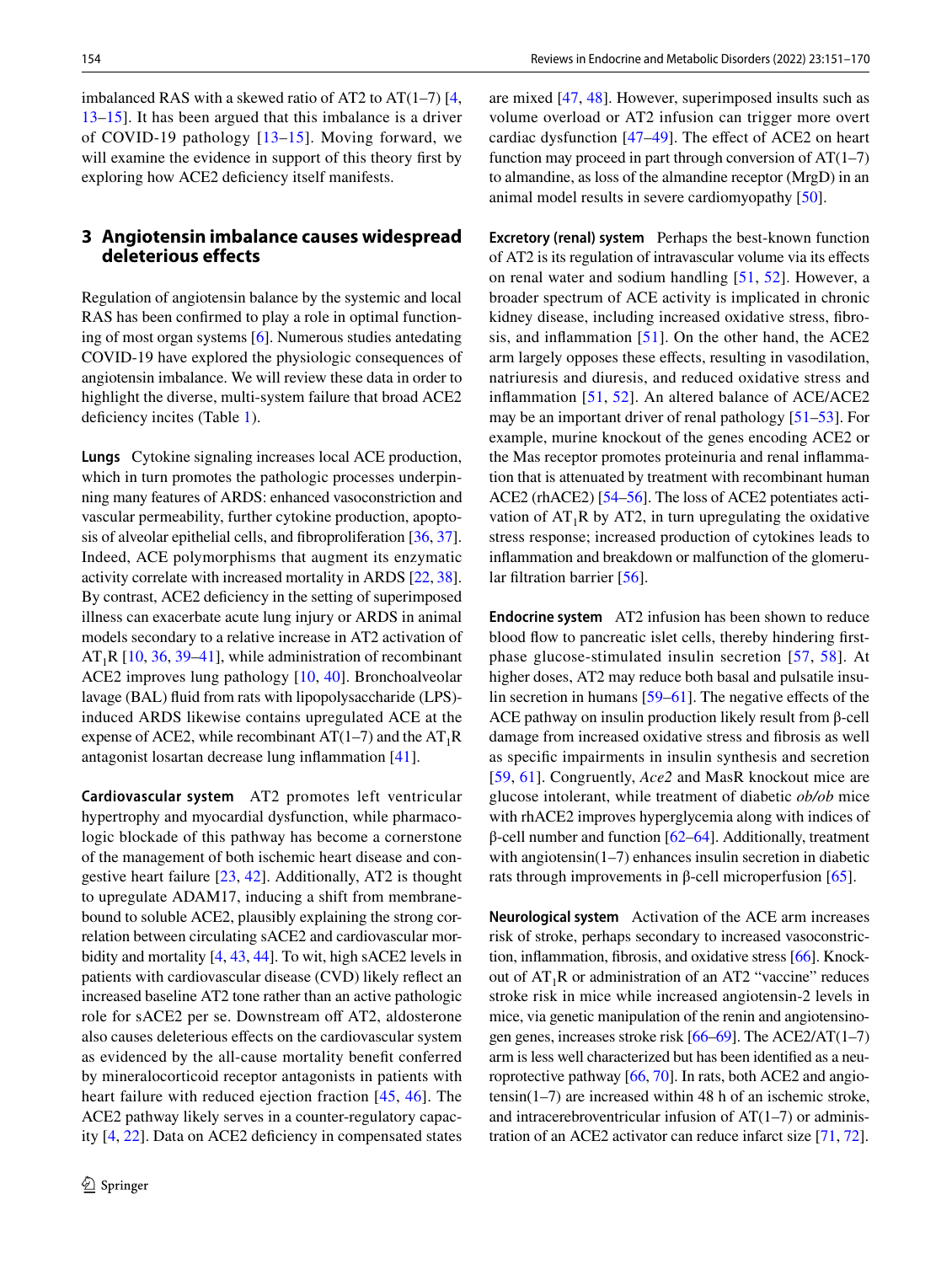<span id="page-4-0"></span>

| Biological System ACE Pathway |                                                                                                                                                                                                                                                  | <b>ACE2</b> Pathway                                                                                                                                                                                              |
|-------------------------------|--------------------------------------------------------------------------------------------------------------------------------------------------------------------------------------------------------------------------------------------------|------------------------------------------------------------------------------------------------------------------------------------------------------------------------------------------------------------------|
|                               | cytokine production, apoptosis of alveolar and epithelial cells and fibro-prolifera-<br>Pulmonary/ARDS Causes volume expansion, vasoconstriction, increased vascular permeability,<br>tion                                                       | ACE2 deficiency: risk factor in animal models via unopposed AT2/ AT <sub>1</sub> R activity<br>rhACE2 improves ARDS in animal models<br>Opposes ACE/AT2 effects                                                  |
| Cardiovascular                | Causes left ventricular hypertrophy and cardiac dysfunction directly due to increased<br>vasoconstriction and volume expansion                                                                                                                   | ACE2 deficiency with superimposed insult: cardiac dysfunction in part due to alman-<br>Compensated ACE2 deficiency: no clear deficits<br>dine deficiency                                                         |
| Renal                         | Causes increased sodium-retention, vasoconstriction, oxidative stress, fibrosis,<br>inflammation                                                                                                                                                 | ACE2 or Mas Receptor knockouts: impaired renal function, alleviated with rhACE2<br>Causes vasodilatation, natriuresis/diuresis, reduction in oxidative stress + inflamma-<br>tion                                |
| Endocrine                     | Causes reduction in blood flow to islet cells, increased oxidative stress and fibrosis,<br>dose dependent impairment of insulin secretion                                                                                                        | Ob/Ob mice: rhACE2 improves hyperglycemia and beta-cell function<br>ACE2 or Mas receptor knockouts: glucose intolerance<br>Opposes ACE pathway                                                                   |
| Neurological                  | Causes vasoconstriction, inflammation, fibrosis, and oxidative stress increasing risk<br>Administration of AT2 vaccine reduces risk of stroke in animal models<br>AT1R knockout mice: reduced risk for stroke<br>for stroke                      | AT(1-7)/MasR binding: vasodilatory, anti-inflammatory, antioxidant and angiogenic<br>AT(1-7) therapy: centrally administered can reduce infarct size in animal model<br>Opposes ACE pathway                      |
| Gastrointestinal              | High dose AT2 impairs jejunal sodium-water reabsorption in animal model<br>ACEIs/ARBs: impair intestinal inflammation in rodent models                                                                                                           | Involved in tryptophan transport in non-catalytic fashion, likely alters gut microbiome<br>and may impact cardio-pulmonary physiology                                                                            |
| Hematological                 | Promotes thrombus formation in animal models, may activate microvascular thrombi<br>AT2 impairs endothelial cell function via reduction in NO production and activation<br>ACEIs/ARBs: likely reduce thrombotic risk<br>of inflammatory pathways | Reduces platelet activation via promotion of NO and prostacyclin release in platelets<br>Protects endothelial cell function via stimulation of eNOS promoting increased NO<br>and endothelial cells<br>synthesis |
| Immune System                 | Could be involved in NETosis via NADPH oxidase-dependent manner<br>Stimulates cytokine production but may suppress some T-cell activity<br>Activates global inflammatory response primarily via NFKB pathway<br>May alter B-cell immunity        | Less well studied but thought to oppose AT2 pathway thereby dampening the inflam-<br>matory response                                                                                                             |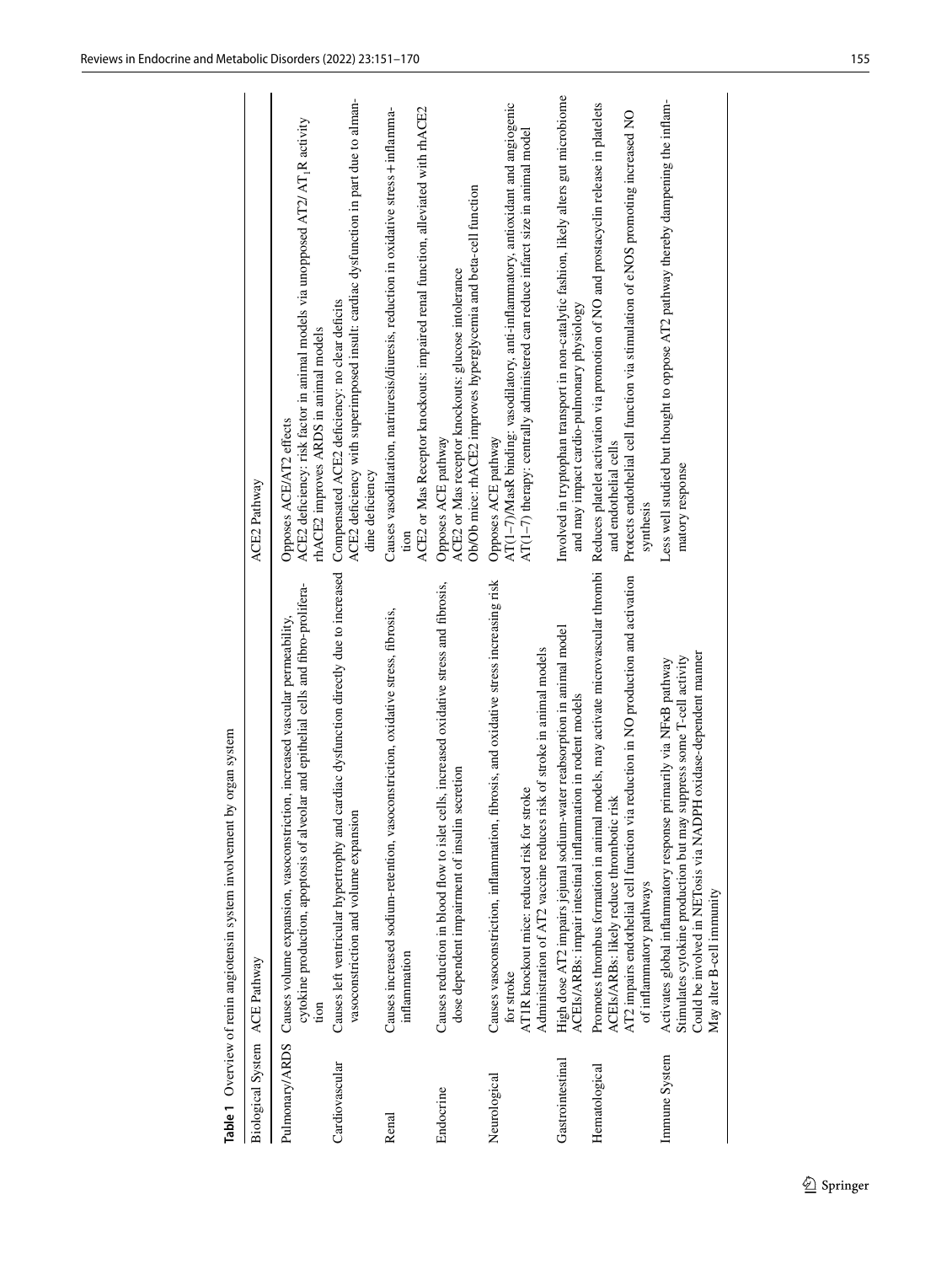**Gastrointestinal system** The small intestine hosts the body's highest tissue concentration of both ACE and ACE2 [\[73\]](#page-15-7). High doses of exogenous AT2 administered enterally to rats impair jejunal sodium-water reabsorption – potentially explaining the increased risk of diarrhea in COVID-19 – while ACE inhibitors and angiotensin receptor blockers (ARBs) reduce intestinal infammation in rodent models  $[73, 74]$  $[73, 74]$  $[73, 74]$  $[73, 74]$  $[73, 74]$ . The effects of ACE2 in the gut are less well recognized but it appears to act in a non-catalytic manner to regulate tryptophan transport and the expression of antimicrobial peptides [\[4](#page-13-1), [7,](#page-13-22) [73](#page-15-7)]. It has been more broadly hypothesized that ACE2's impact on cardiovascular and pulmonary physiology may also proceed in part through alteration of the gut microbiome [[4](#page-13-1), [7](#page-13-22)].

**Hematologic** The RAS modulates cardiovascular risk beyond the myocardium through direct effects on the vasculature, principally with regard to endothelial cell function and regulation of thrombotic pathways. A detailed accounting of the molecular pathways involved in the efects of the RAS on endothelial cell function is beyond the scope of this review. Nonetheless, activation of the ACE pathway has been shown to promote endothelial cell dysfunction [[75](#page-15-9)[–79](#page-15-10)]. The hallmark of endothelial cell dysfunction is failure to promote vasodilation by vascular smooth muscle cells, for example due to insufficient generation of nitric oxide (NO) by endothelial NO synthase (eNOS)  $[80]$  $[80]$ . AT2 and AT(1–7) have been shown to participate in the regulation of this process, as endothelial cells express both AT2 and Mas receptors [[78,](#page-15-12) [81](#page-15-13)]. Local AT2 may act in a paracrine or endocrine fashion to impair production of NO by endothelial cells [\[76](#page-15-14)– [79](#page-15-10)]. In an animal model, increasing doses of AT2 stimulated interleukin 6 (IL-6) production and promoted vascular macrophage accumulation, both of which correlated with increasing degrees of endothelial cell dysfunction [[75\]](#page-15-9). By contrast, the ACE2 pathway is felt to protect endothelial cell function [\[4](#page-13-1), [81–](#page-15-13)[83](#page-15-15)]. AT(1–7) activation of Mas receptors has been shown to stimulate eNOS [[83\]](#page-15-15); the resulting increase in NO synthesis promotes vasodilation as well as anti-fbrotic and anti-inflammatory effects, thereby helping to preserve endothelial cell function. The second major role of the RAS in vascular biology is regulation of thrombotic pathways by AT2 and AT(1–7) [[13,](#page-13-7) [84\]](#page-15-16). ARBs and ACE inhibitors may reduce thrombosis in an AT(1–7)-dependent manner via enhanced fbrinolysis and reduced platelet activation [\[84,](#page-15-16) [85](#page-15-17)]. AT2 infusion in hypertensive rats promotes thrombus formation, particularly within the microvasculature, in an  $AT_1R$ -independent manner [[86](#page-15-18)]. The anti-thrombotic effect of AT(1–7) likely proceeds via activation of MasR on platelets that increases NO release as well as endothelial cell release of NO and prostacyclin (PC) [[84\]](#page-15-16). Increased local NO and PC release reduces platelet activation and promotes vasodilation [\[84](#page-15-16)].

**Immune system** The renin-angiotensin system is intricately involved in both innate and adaptive immunity [\[4](#page-13-1)[–6](#page-13-3), [87–](#page-15-19)[91](#page-15-20)]. This interaction is highly complex and incompletely understood. Nevertheless, it is important to note some salient points to better contextualize the importance of a balanced RAS for normal immune function. In general, upregulation of the systemic ACE pathway – via activation of NFκB, a key regulator of infammatory cytokine gene expression – leads to a pro-infammatory state, while ACE2 dampens this infammatory response [[4–](#page-13-1)[6,](#page-13-3) [89,](#page-15-21) [90](#page-15-22), [92](#page-15-23)]. In reality, the interaction between the RAS and immune function is far more complex. For instance, more recent data suggest that activation of  $AT_1R$  in lymphocytes tempers the inflammatory response, perhaps in an effort to brake the global inflammation triggered by AT2 [\[88](#page-15-24)]. As such, it is plausible that a functional ACE2 deficiency could simultaneously upregulate a systemic infammatory response while inhibiting certain aspects of T-cell function.

### **4 Evidence for ACE2 downregulation model**

### **4.1 Clinical similarities between COVID‑19 and ACE2 deficiency**

COVID-19 results in broad organ system dysfunction [[93,](#page-15-25) [94](#page-15-26)]. In its severe form, it leads to life-threatening ARDS and extra-pulmonary manifestations are common [[93,](#page-15-25) [94](#page-15-26)]. Studies have confrmed an increased risk for cardiovascular dysfunction, acute kidney injury, stroke, exacerbation of pre-existing diabetes or development of new-onset hyperglycemia, gastrointestinal pathology, and thrombosis [[93](#page-15-25), [94](#page-15-26)]. Additionally, in an animal model, SARS-CoV-2 has been shown to cause endothelial cell dysfunction via reduction in pulmonary artery endothelial NO synthase activity [[95\]](#page-16-0) suggesting that endothelial cell dysfunction plays an important role in COVID-19 pathology [\[96](#page-16-1), [97](#page-16-2)]. These derangements phenotypically recapitulate functional ACE2 defciency, solidifying the mechanistic plausibility of this model.

The parallels between the dysregulated immune function that characterizes COVID-19 and ACE2 deficiency are particularly compelling. Dysregulated immunity in COVID-19 may take various forms: cytokine storm, leukopenia, propagation of neutrophil extracellular traps ("NETosis"), and aberrant B-cell function [[93,](#page-15-25) [98–](#page-16-3)[101](#page-16-4)]. Intriguingly, a dysregulated RAS can produce a similar immunologic fngerprint. For example, unopposed AT2, likely via its functional interaction with NFκB and subsequent upregulation of IL-6, could play an active role in "cytokine storm" [\[102,](#page-16-5) [103\]](#page-16-6). Extrapolating from our discussion above, AT2 may exert direct inhibitory efects on T-cell function – perhaps an explanation for the leukopenia seen in COVID-19 patients [\[88](#page-15-24)]. AT2's ubiquitous activation of  $AT_1R$  may also be linked to the development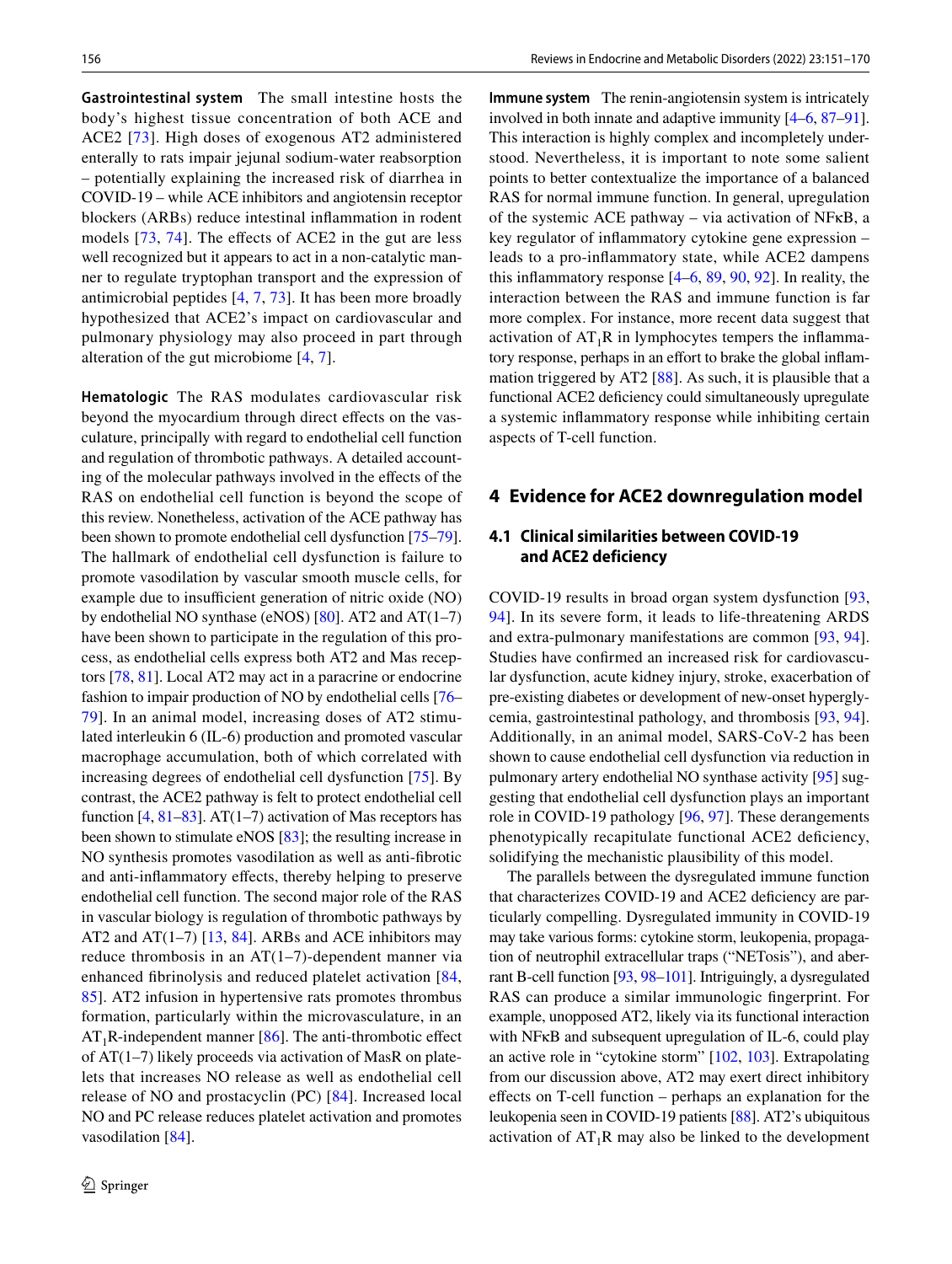of NETosis in an NADPH oxidase-dependent manner [[104,](#page-16-7) [105\]](#page-16-8). Lastly, the lymph nodes of a subset of COVID-19 patients exhibit loss of germinal centers, thereby impairing durable immunity [\[100](#page-16-9)]. Interestingly, expression of B-cell lymphoma 6 protein (BCL6), a well-known regulator of germinal center dynamics, can be suppressed by AT2 [\[106–](#page-16-10)[108](#page-16-11)]. Overall, experimental data support a negative impact of functional ACE2 defciency on both innate and adaptive immunity.

#### **4.2 Mechanisms of SARS‑CoV‑1 and ‑2 infection**

The close resemblance of the multisystem pathology of COVID-19 to the physiologic consequences of angiotensin imbalance described above suggests but does not prove that SARS-CoV-2 infection causes functional ACE2 defciency. However, the closely related SARS-CoV-1, which also caused both pulmonary and difuse extra-pulmonary complications [[109,](#page-16-12) [110](#page-16-13)], has been shown to downregulate ACE2 [\[10](#page-13-5)[–12\]](#page-13-6). SARS-CoV-2 does appear more infectious perhaps secondary to its use of three additional viral cofactors: neuropilin-1 (NRP-1), HDL scavenger receptor B1 (SR-B1), and CD147 [\[111](#page-16-14)[–113\]](#page-16-15). Interestingly, AT2 has been linked to upregulation of these co-receptors [[114–](#page-16-16)[118](#page-16-17)]. If these fndings are confrmed in COVID-19, it would suggest a pathologic feed-forward cycle in which the SARS-CoV-2-mediated decrease in ACE2 leads to a downstream proliferation of viral co-receptors. Despite this important diference between SARS-CoV-1 and SARS-CoV-2, the similar clinical characteristics of the two viral infections is compelling. It may speak to ACE2's ubiquity and simply refect direct viral toxicity to a variety of target cell types but alternatively, the data could support the loss of ACE2 function per se as a key driver of disease.

To understand how SARS-CoV-2 could induce a functional ACE2 defciency, one must look to its site of cell entry at the plasma membrane. SARS-CoV-2 binding to ACE2 activates two important enzymes: ADAM17 and transmembrane protease serine 2 (TMPSSR-2), both of which cleave membrane-bound ACE2 (mACE2) but do so at distinct sites [[119\]](#page-16-18). Cleavage of ACE2 by ADAM17 results either in internalization of ACE2 by endocytosis or release of soluble ACE2 (sACE2), which retains some catalytic activity, into the extracellular fuid [[119](#page-16-18)]. By contrast, TMPSSR-2 cleavage of ACE2 leads only to ACE2 internalization and, presumably, loss of function [\[119\]](#page-16-18). The reduction in mACE2 activity likely sets the stage for an imbalance between the key RAS effector peptides, AT2 and  $AT(1-7)$ . Relatively unopposed AT2 activity can propagate the angiotensin imbalance by promoting further downregulation of mACE2 through its activation of ADAM 17 [[4](#page-13-1), [120](#page-16-19)]. Although plasma ACE2 activity rises during COVID-19 and may remain increased for weeks [[121\]](#page-16-20), it is not clear that this increase represents the full catalytic potential of ACE2 due to the possible presence of circulating endogenous inhibitors [[122\]](#page-16-21). Additionally, the loss of mACE2's obligatory localization once solubilized prevents the enzyme from acting efficiently in the original tissue microenvironment where it may be needed most. Interestingly, SARS-CoV-2 may also co-opt rising sACE2 levels in service of cell entry by forming ternary complexes with sACE2 and vasopressin that can be internalized upon binding to  $AT_1R$  and vasopressin receptors [[123](#page-16-22)]. Formation of such viral-protein complexes may further attenuate sACE2 activity, thereby compounding functional ACE2 deficiency.

In summary, there is good evidence to support SARS-CoV-1 downregulation of ACE2 [[10](#page-13-5)–[12](#page-13-6)]. Until recently, direct evidence for ACE2 downregulation by SARS-CoV-2 was lacking, but a new study reports that its spike protein is able to induce downregulation of ACE2 in hamster lung tissue and in human pulmonary artery endothelial cells [\[95](#page-16-0)]. To the best of our knowledge, this is the only study directly demonstrating ACE2 downregulation by SARS-CoV-2. Nonetheless, given the similarities between SARS-CoV-1 and SARS-CoV-2, coupled with the strong mechanistic possibility of ADAM17- and TMPSSR-2-mediated ACE2 shedding, it is reasonable to suspect that ACE2 downregulation occurs in COVID-19. Furthermore, given that COVID-19 closely phenocopies SARS – a disease state in which ACE2 downregulation is established – ACE2 downregulation is likely an important aspect of COVID-19 pathology. Indeed, multiple other lines of evidence that we will review support the ACE2 downregulation model.

#### **4.3 Epidemiologic data**

Additional support for the ACE2 deficiency model may lie in a more detailed examination of high-risk patient populations. Numerous groups have been identifed as at high risk for poor COVID-19 outcomes: male gender, older age, obesity, and pre-existing co-morbidities with heart disease, hypertension, diabetes, and possibly vitamin D deficiency [[93](#page-15-25), [124](#page-16-23)–[127\]](#page-17-0). These high-risk groups for COVID-19 share at least one common factor: elevated baseline ACE pathway tone, which may arise from the increased prevalence of chronic infammation in many of these groups [[87,](#page-15-19) [128](#page-17-1)[–132](#page-17-2)]. Unsurprisingly, modulation of this pathway with ACE inhibitors or ARBs is common practice in many of these patient cohorts. Less well known but equally compelling is the evidence for direct interaction of both testosterone and vitamin D with the ACE pathway [[133–](#page-17-3)[140](#page-17-4)]. Studies predating COVID-19 have shown that testosterone can potentiate AT2 activity, in part via modulation of the relative levels of each angiotensin receptor [[133–](#page-17-3)[136](#page-17-5)]. Additionally, vitamin D defciency may adversely impact on the RAS. Calcitriol suppresses renin gene expression and potentiates the angiotensin(1–7) arm, and was shown to improve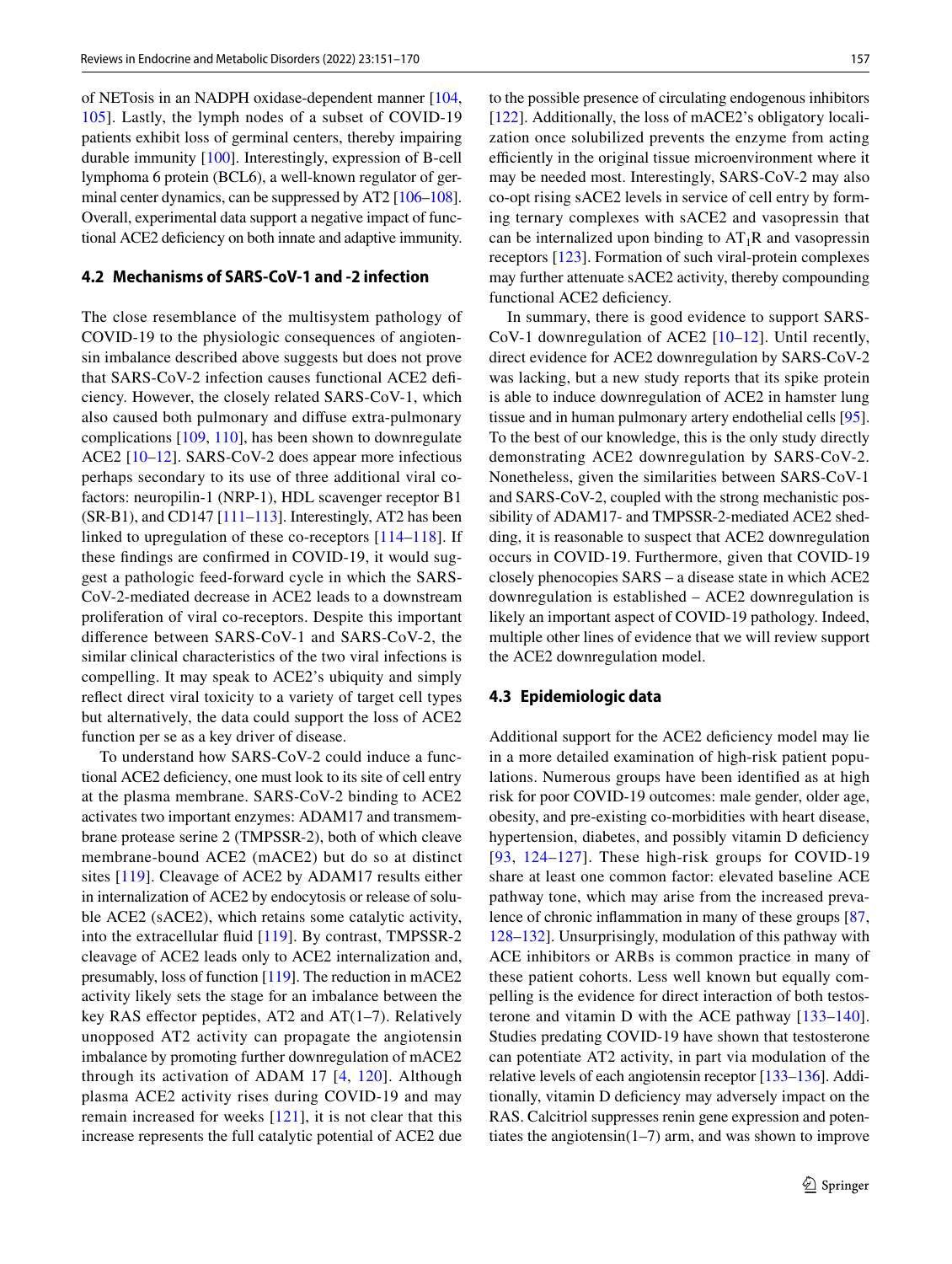LPS-induced ARDS in rats through favorable changes in both RAS arms [\[137](#page-17-6)[–140](#page-17-4)].

Our understanding of baseline ACE2 activity in these high-risk populations is far less extensive due to an overall paucity of data, inconsistent reporting of endpoints across studies (*e.g.*, ACE2 levels *vs.* activity, soluble *vs.* membranebound ACE2, angiotensin-2 *vs.* angiotensin (1–7) levels), and the innate complexity of ACE2 regulation. ACE2 activity can vary by organ system within a single disease state, as well as within an individual organ system based on clinical status (e.g., compensated or decompensated heart failure) [\[141](#page-17-7), [142\]](#page-17-8). Definitively characterizing baseline ACE2 status, therefore, is challenging; any discussion must be tissue specifc and clearly delineate the endpoint(s) under evaluation. For example, in nasal epithelium, a critical site of SARS-CoV-2 entry, ACE2 gene expression increases with age [\[143](#page-17-9)]. Similarly, a recent study found ACE2 gene expression in airway epithelial cells higher in older male patients, even as its expression pattern varied in other organs and in women [\[144,](#page-17-10) [145](#page-17-11)]. Lastly, sACE2 levels are elevated in numerous high-risk groups [[43,](#page-14-11) [44,](#page-14-12) [146\]](#page-17-12).

By contrast, epidemiologically low-risk groups – primarily women and younger patients – beneft from lower baseline ACE activity. Children generally lack chronic comorbidities that could drive infammation-based activation of the RAS [\[87](#page-15-19)]. Direct assessment of ACE2 levels are complicated for reasons aforementioned but ACE2 expression may be lower in multiple organ systems in younger patients [[143,](#page-17-9) [145\]](#page-17-11). The lower risk of women is likely attributable to a high ratio of estrogen to testosterone. The effects of estrogen on the RAS are complex but on the whole, in contrast to testosterone, it tilts the balance toward angiontensin( $1-7$ ), both via attenuation of the ACE pathway and upregulation of the ACE2 pathway [\[135](#page-17-13), [136](#page-17-5), [147–](#page-17-14)[149\]](#page-17-15). The ACE2 gene promoter contains numerous estrogen and androgen receptor binding motifs – the former outnumbering the latter – suggesting direct regulation of the ACE2 pathway by sex steroids [\[145](#page-17-11)]. If ACE2 levels are upregulated in women, it is important to note this would refect a non-compensatory, or "primary", increase, in stark contrast to high-risk patients. As such, according to this model, higher ACE2 levels may increase risk for initial infection in women but, as with children, a favorable initial ratio of AT2 to AT $(1-7)$  would position them to fare better once infected.

In summary, the critical diference between high- and low-risk groups relates to baseline ACE tone and the nature of their baseline ACE2 status. High-risk groups start out with a relatively high basal ACE tone while low-risk groups do not. Characterizing diferences in ACE2 status is more difficult but the dynamic relationship between the two arms of the RAS is far more important than a single snapshot of ACE2 levels. Increased levels of ACE2 in high-risk patients, if present, likely refect a compensatory attempt to counter a tonically activated ACE pathway. These patients have little or no ACE2 "bufer", and any loss of ACE2 translates immediately into excess AT2, setting the stage for a more severe disease course. By contrast, for patients at lower risk, relatively elevated levels of ACE2 are "primary" rather than compensatory as their basal ACE tone is relatively low. As such, these low-risk patients benefit from a built-in  $AT(1-7)$ "buffer" that helps to forestall the development of relative AT2 excess.

#### **4.4 Clinical trial data**

The compendium of COVID-19 therapeutic trials performed within the past year also hint at involvement of the RAS in COVID-19 pathology. Each of the following agents require further study to confrm their true impact on COVID-19, and each may have RAS-independent effects that could help explain the fndings. It is intriguing, however, that they all interact with the RAS; collectively these studies add to the body of evidence favoring a skewed RAS as a cardinal feature of COVID-19 pathophysiology.

**ACEI/ARB studies** The most obvious candidates for demonstration of perturbations of the RAS in the pathophysiology of COVID-19 are ACE inhibitors (ACEI) and angiotensin receptor blockers (ARB). Unsurprisingly, multiple such studies have been conducted [\[150](#page-17-16)[–160\]](#page-18-0) (Table [2\)](#page-8-0). Unfortunately, the data are mixed and signifcantly confounded for numerous reasons: most are observational studies, medications have typically been stopped once patients are hospitalized, and most authors combine ACEI and ARB use without considering diferences between these two medication classes. Nonetheless, the overwhelming consensus that has emerged is that ACEIs and ARBs are not contraindicated despite the potential for upregulation of ACE2. A large meta-analysis assessed 86 studies involving 459,755 patients and found no increased risk for infection or severe infection among hypertensive patients on ACEIs or ARBs [\[156](#page-17-17)]. In fact, there appears to be a possible survival beneft with their use (OR 0.75, 0.61–0.92). Additional, smaller studies have also hinted at improved outcomes, especially among subgroup analysis of hypertensive patients, but this fnding has not been universal [[151,](#page-17-18) [153–](#page-17-19)[155,](#page-17-20) [159](#page-18-1)].

The relatively modest results with ACEIs and ARBs do raise some fundamental questions regarding the ACE2 downregulation hypothesis. Confounding aside, a clear reduction in mortality might be expected if the hypothesis is correct, but several additional factors must be considered. For example, ACE inhibitors alone do not completely curtail AT2 production: studies predating COVID-19 have confrmed ACE-independent production of AT2, most notably by chymase derived from mast cells [[6,](#page-13-3) [22,](#page-13-13) [26](#page-13-17), [161](#page-18-2)].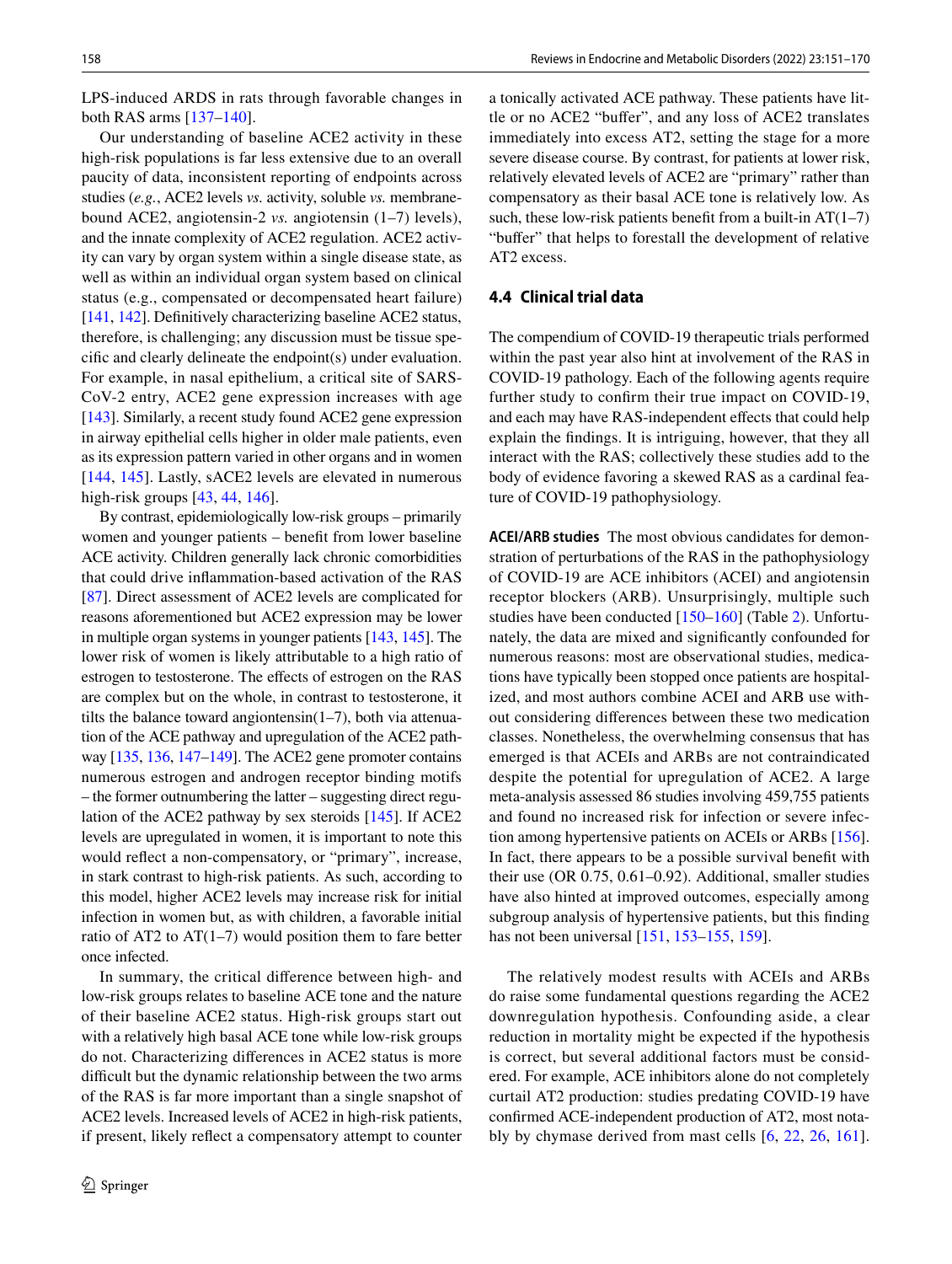| Study                                                                                                               | Study Design/Description                                                                                                                                                                                                                                                                                  | Summary                                                                                                                                                                                                                                                                                                 |
|---------------------------------------------------------------------------------------------------------------------|-----------------------------------------------------------------------------------------------------------------------------------------------------------------------------------------------------------------------------------------------------------------------------------------------------------|---------------------------------------------------------------------------------------------------------------------------------------------------------------------------------------------------------------------------------------------------------------------------------------------------------|
| Morales, DR et al. Lancet Digital Health, [160]*                                                                    | Compared out-patient use of ACE inhibitor or ARBs vs other hyperten-<br>Four primary endpoints: COVID diagnosis; admission; admission with<br>pneumonia; admission with pneumonia and ARDS, acute kidney<br>sive medications in 1.3 million patients<br>International cohort analysis<br>injury or sepsis | Moderately reduced risk with ACE inhibitors vs ARBs when used in duel<br>No association with ACE inhibitor or ARB use and diagnosis<br>No association with more severe disease<br>therapy                                                                                                               |
| Semenzato, L et al. Hypertension, [159]                                                                             | HTN x 16 weeks, compared ACE inhibitor or ARB users to CCB<br>Followed nearly 2 million patients with uncomplicated<br>Secondary endpoint: time to intubation or death<br>Primary endpoint: time to hospitalization<br>Prospective cohort study<br>users                                                  | Lower risk of hospitalization with ACE inhibitors (OR 0.74, 0.65-0.83)<br>Lower risk of intubation/death for ACE inhibitors (OR 0.66, 0.51-0.84)<br>ACE inhibitors with lower risk of hospitalization and intubation/death<br>and ARBs (OR 0.79, 0.64-0.98)<br>and ARBs (OR 0.84, 0.76-0.93)<br>vs ARBs |
| Lopes, RD et al. JAMA, [158]                                                                                        | Continuation vs discontinuation of ACE inhibitors/ARBs in mild to<br>Primary endpoint: mean days alive out of hospital<br>Randomized control trial of 659 patients<br>moderate COVID-19                                                                                                                   | No statistically significant difference in mortality, cardiovascular mortal-<br>No difference in mean days alive and out of hospital<br>ity, or progression of disease                                                                                                                                  |
| An, J et al. J Am Heart Assoc, [157]                                                                                | Assessed risk of COVID diagnosis in patients on ACE inhibitor or<br>Analyzed outpatient records of 824,650 patients with HTN<br>ARBs vs patients taking another HTN medication                                                                                                                            | No overall association between ACE inhibitor or ARB use and COVID<br>Reduced risk of infection in patients > 85 years old on ACE inhibitors<br>infection                                                                                                                                                |
| Lee, MMY et al. Eur Heart J Cardiovasc Pharmacother, [156]                                                          | Assessed ACE inhibitor or ARB use on risk of infection, severe dis-<br>Meta-analysis of 86 studies including 459,755 patients<br>ease, and mortality                                                                                                                                                      | Mortality reduced in HTN group (OR 0.75, 0.61-0.92)<br>No increased risk of infection or severity of infection                                                                                                                                                                                          |
| Ren, L et al. J Cardiol, [155]                                                                                      | Meta-analysis of 53 case-control or cohort studies with 2,100,587<br>Primary endpoint: association with prior HTN meds and COVID<br>subjects<br>severity                                                                                                                                                  | No association between prior ACE inhibitor/ARB use and risk and sever-<br>Mortality reduced in patients with HTN (OR 0.77, 0.66-0.91)<br>ity of COVID                                                                                                                                                   |
| Salah, HM et al. J Cardiovasc Pharmacol Ther, [154]                                                                 | Meta-analysis of 12 studies including 16,101 patients with HTN<br>Compared ACE inhibitor/ARB users vs non-users<br>Primary endpoint: mortality                                                                                                                                                            | Lower mortality rate among ACE inhibitor/ARB users (12.15% vs<br>14.56%, OR 0.70, 0.53-0.91)                                                                                                                                                                                                            |
| Yokoyama, Y et al. Med Virol, [153]                                                                                 | Second: 14 studies assessing in-hospital mortality rates in ACE inhibi-<br>First: three studies analyzing ACE inhibitor/ARB use and COVID<br>tor/ARB use vs non-use<br>Two meta-analyses<br>positivity rates                                                                                              | Significant mortality reduction in hypertensive patients OR 0.66<br>No overall effect on mortality OR 0.88 (0.64-1.20)<br>No association with COVID-positivity rates<br>$(0.49 - 0.89)$                                                                                                                 |
| Flacco, ME et al. Heart, [152]                                                                                      | Endpoint: risk of severe or lethal COVID in ACE inhibitor or ARB<br>Meta-analysis of 10 cohort or case-controlled trials involving 9890<br>hypertensive patients<br>users vs non-users                                                                                                                    | No statistically significant difference in either endpoint<br>ACE inhibitors: OR 0.9 (0.65-1.26)<br>ARBs: OR 0.92 (0.75-1.12)                                                                                                                                                                           |
| Mehra, MR et al. NEJM, [151]                                                                                        | Analyzed independent risk factors for mortality<br>Assessed 8,910 patient records                                                                                                                                                                                                                         | ARB use: trend towards higher mortality (OR 1.23, 0.87-1.74)<br>ACE inhibitor use: reduced mortality (OR 0.33, 0.20-0.54)                                                                                                                                                                               |
| Mancia, G et al. NEJM, [150]                                                                                        | 6272 patients with severe COVID matched to 30,759 controls<br>Case-controlled study                                                                                                                                                                                                                       | No statistically significant association between ACE inhibitor or ARB<br>use and infection or risk of severe infection                                                                                                                                                                                  |
| These studies are referenced in primary text with reference number included here in brackets (references [150-160]) |                                                                                                                                                                                                                                                                                                           |                                                                                                                                                                                                                                                                                                         |

<span id="page-8-0"></span>

| ĺ                      |
|------------------------|
|                        |
| ļ                      |
|                        |
|                        |
|                        |
|                        |
|                        |
| ı<br>I                 |
|                        |
| l                      |
|                        |
| ļ                      |
| I                      |
|                        |
|                        |
|                        |
| $\vdots$               |
|                        |
|                        |
| ちきじゅくせん きょうこく てきく き    |
|                        |
|                        |
|                        |
| 11 - 11 - 11 - 12<br>l |
| ı                      |
| ı                      |
|                        |
|                        |
|                        |
|                        |
|                        |
|                        |
|                        |
|                        |
|                        |
| <br> <br>              |
| $\frac{1}{2}$          |
| $\epsilon$             |
| able <sub>4</sub>      |
|                        |
| I                      |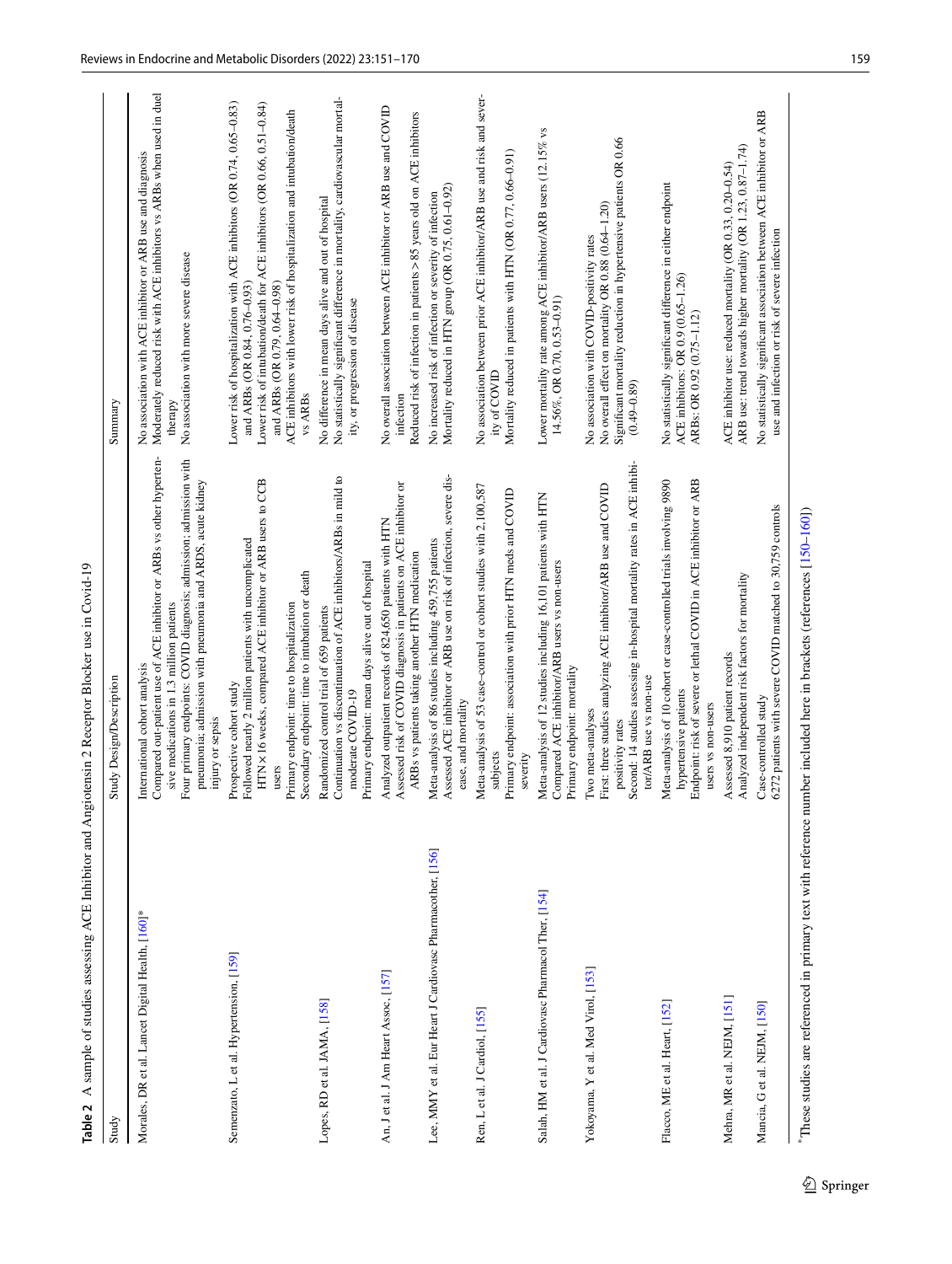Perhaps not coincidentally, mast cell activity is thought to be increased in COVID-19, providing a viable alternative source for ongoing AT2 production in the face of ACE inhibition [\[162](#page-18-4)]. Furthermore, ACE inhibitors impair the ACEmediated breakdown of bradykinin, compounding the efect of ACE2 depletion. Increased levels of bradykinin may further activate chymase pathways to establish a vicious feedforward cycle [\[35\]](#page-14-3). Given these alternative mechanisms, ACE inhibition may not be sufficient to reduce AT2 activity.

Similarly, the modest efect of ARB treatment may be due to several additional factors. For one, their use is known to cause a compensatory rise in AT2 which has been shown to induce microvascular thrombosis in an  $AT_1R$ -independent fashion [\[86\]](#page-15-18). Although  $AT_1R$  is blocked, AT2 can also be converted to angiotensin-3 and angiotensin-4 [[163](#page-18-5)]. These peptide fragments, though not well studied, may cause harm not suppressible by  $AT_1R$  blockade. For instance, it is thought that angiotensin-4 raises thrombotic risk by increasing plas-minogen activator inhibitor-1 [\[163](#page-18-5), [164\]](#page-18-6). Furthermore, the downstream effects of  $AT_1R$  activation entail certain subtleties that would be lost with wholesale blockade by ARBs. These include, frst, the possibility of diferential activation by "biased agonists" that bind AT1R and *oppose* the actions of classical  $AT2/AT_1R$  signaling [\[23](#page-13-14)]. Second, activation of  $AT_1R$  in lymphocytes appears to attenuate their immune response, contrary to the generally pro-infammatory theme of  $AT_1R$  activation, as a check against runaway inflammation [\[88\]](#page-15-24). At the same time, buildup of AT2 in the setting of  $AT_1R$  blockade would be expected to translate into an increase in  $AT_2R$  signaling that would oppose some of the effects of AT2/  $AT_1R$  activation [[23,](#page-13-14) [24](#page-13-15)]. Overall, the complex interplay between the various peptides and receptors of the conventional ACE pathway poses challenges in predicting a straightforward response to  $AT_1R$  blockade in the context of ACE2 defciency.

**Glucocorticoids** One of the most important milestones in the development of efective COVID-19 treatment was the discovery that dexamethasone reduces mortality in patients receiving supplemental oxygen or ventilator assistance [[165\]](#page-18-7). Dexamethasone's main impact on COVID-19 may be through its known anti-infammatory efect. However, glucocorticoids also have a strong, albeit complicated, relationship with the RAS (Table [3\)](#page-10-0). Glucocorticoids appear to upregulate the ACE pathway in animal models by inducing synthesis of ACE, angiotensinogen, and  $AT_1R$  in smooth muscle cells, and by potentiating AT2-mediated vasoconstriction [[166–](#page-18-8)[168](#page-18-9)]. On the other hand, steroids may impair ACE-independent AT2 production by diminishing mast cell numbers and activity [[169](#page-18-10)]. Glucocorticoids are also thought to upregulate neprilysin, a key ACE2-independent mediator of AT1 to  $AT(1-7)$  conversion, and may downregulate bradykinin receptors; reduction in bradykinin-stimulated chymase activity is thereby expected to further curb AT2 production [[170](#page-18-11)–[173\]](#page-18-12). Dexamethasone also favorably afects mineralocorticoid receptor activity. By suppression of adrenocorticotropic hormone (ACTH), dexamethasone can profoundly reduce the high levels of endogenous cortisol expected in critical illness that can cross-stimulate the mineralocorticoid receptor. Finally, glucocorticoids have been shown to inhibit NFκB, which mediates many of the pro-infammatory actions of AT2 [[89](#page-15-21), [102,](#page-16-5) [174](#page-18-13)]. Thus, dexamethasone's beneficial effect in COVID-19 could speak to its impact on the RAS through multifactorial rebalancing ACE/AT2 and ACE2/AT(1–7).

**Aspirin** A retrospective observational cohort study of 98 patients who received aspirin within 24 h of admission or 7 days prior to admission found a reduced risk of mechanical ventilation, ICU admission, and mortality relative to 314 controls [[175\]](#page-18-14). This fnding has not yet been validated by a prospective clinical trial. It is presumed that the principal mechanism is via aspirin's well-established anti-platelet or anti-inflammatory effects. However, aspirin may also counteract some deleterious efects of AT2, potentially through inhibition of NFκB activation and preservation of endothelial cell function through promotion of nitric oxide release [[176–](#page-18-15)[179](#page-18-16)]. Additionally there is evidence that aspirin can down-regulate  $AT_1R$  [[180,](#page-18-17) [181\]](#page-18-18).

**Statins** A recent large retrospective study of COVID-19 patients analyzed 648 statin users vs controls and found a signifcant reduction in mortality [[182\]](#page-18-19). Considerable data support a direct link between statins and downregulation of the ACE pathway suggesting that statins decrease AT2 receptor expression, inhibit AT2-induced downstream signaling, reduce AT2-mediated oxidative stress, and potentially impair AT2 and aldosterone production [[183](#page-18-20)]. Furthermore statins might potentiate the ACE2/AT(1–7) pathway [[184](#page-18-21)].

**Metformin** The authors of a retrospective analysis of 25,326 subjects tested for COVID-19 at one tertiary care center found a signifcant reduction in mortality in patients treated for diabetes with metformin [[185\]](#page-18-22). If this beneft is proven in larger, prospective, randomized studies, the mechanism will likely be multifactorial. However, in numerous animal models, metformin has been shown to down-regulate  $AT_1R$ and antagonize AT2 pathways [\[186](#page-18-23)[–188\]](#page-19-0).

**Recombinant ACE2** Treatment of COVID-19 in a patient requiring mechanical ventilation with recombinant soluble human ACE2 quickly raised AT(1–7) levels at the expense of AT2 [[189](#page-19-1)]. Viral load fell by two orders of magnitude within two days of starting treatment, while markers of endothelial function and levels of pro-infammatory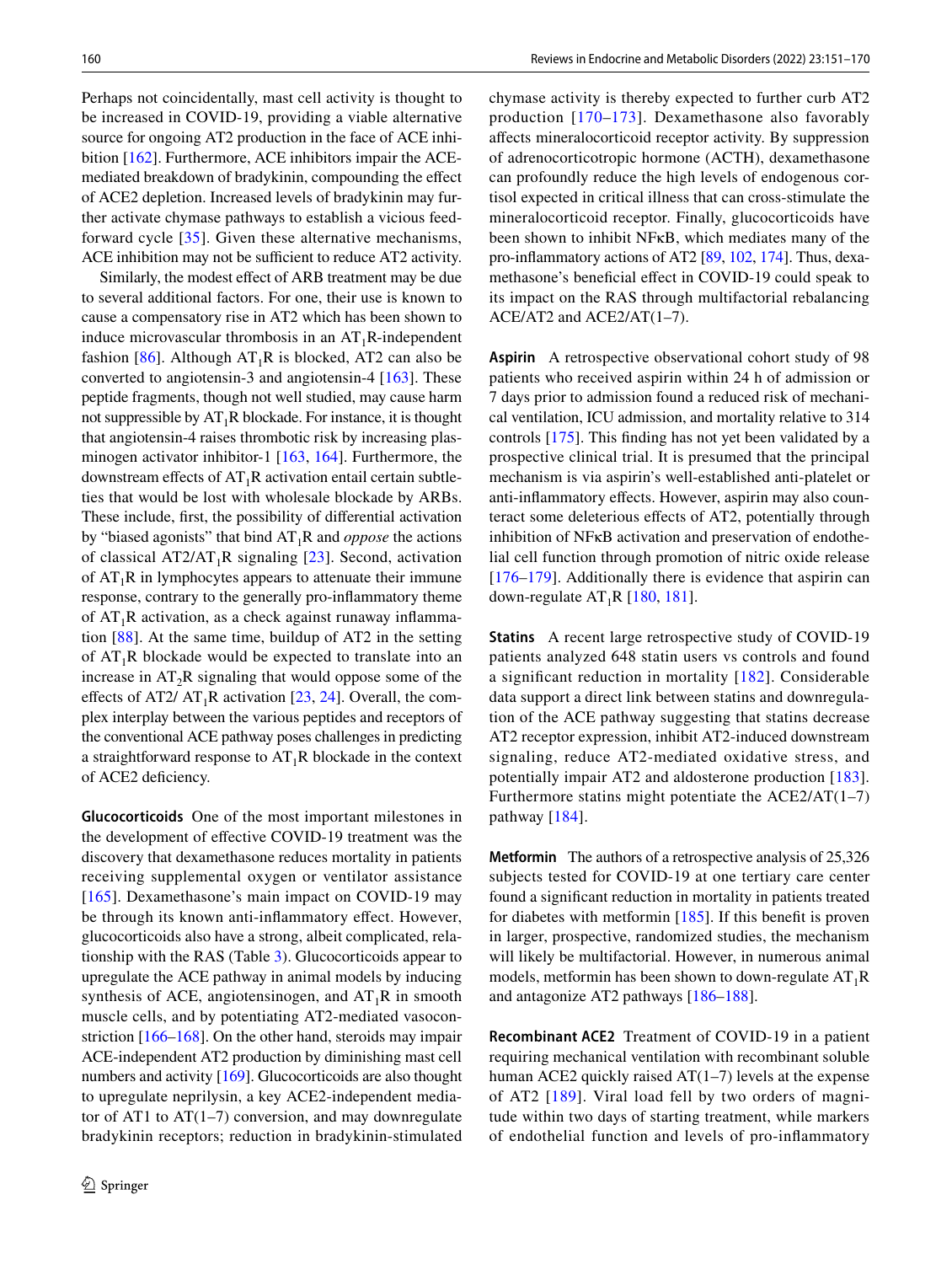<span id="page-10-0"></span>**Table 3** Medications with positive endpoints in COVID-19 and their potential association with RAS

| Drug Therapy     | Study Design + Findings                                                                                                                                                                                                                                                                                                                                                                                                              | Proposed Association to RAS                                                                                                                                                                                                                                                                               |
|------------------|--------------------------------------------------------------------------------------------------------------------------------------------------------------------------------------------------------------------------------------------------------------------------------------------------------------------------------------------------------------------------------------------------------------------------------------|-----------------------------------------------------------------------------------------------------------------------------------------------------------------------------------------------------------------------------------------------------------------------------------------------------------|
| Dexamethasone    | Design: randomized open label trial of 6,425 patients<br>Protocol: Randomized to dexamethasone 6 mg $\times$ 10 days vs<br>standard of care<br>Findings: 28-day mortality improved in patients receiving<br>oxygen and/or mechanical ventilation                                                                                                                                                                                     | <b>ACE Pathway:</b><br>-Induces synthesis of ACE, AT1 and $AT_1R$<br>-Potentiates AT2 vasoconstriction<br>-Suppresses AT2 induced inflammation (via effects on<br>NFRB)<br><b>ACE2 Pathway</b><br>-Suppress non-ACE mediated AT2 production<br>$-$ Increase AT $(1-7)$ levels via NEP mediated activation |
| Aspirin          | Design: retrospective, observational cohort study involving<br>412 patients<br>Protocol: 98 patients received ASA within 24-h of admis-<br>sion or 7-days prior<br>Findings: reduction in risk for mechanical ventilation, ICU-<br>admission, and in-hospital mortality                                                                                                                                                              | <b>ACE Pathway:</b><br>-Protects against AT2-induced end organ damage via<br>inhibition of $NF_KB$ and promotion of NO release in<br>endothelial cells<br>-Downregulates $AT_1R$                                                                                                                          |
| Statin           | Design: retrospective study of 648 matched COVID-19<br>patients vs controls<br>Findings: significant reduction in mortality in COVID-19<br>patients taking statins                                                                                                                                                                                                                                                                   | <b>ACE Pathway:</b><br>$-D$ ecreases AT <sub>1</sub> R expression<br>-Inhibits AT2 down-stream signaling<br>-Impairs AT2 and aldosterone production<br><b>ACE2 Pathway</b><br>$-U$ pregulates ACE2 and AT $(1-7)$ pathway                                                                                 |
| Metformin        | Design: retrospective study 25,326 patients at one tertiary<br>center<br>Findings: significant reduction in mortality in DM patients                                                                                                                                                                                                                                                                                                 | <b>ACE Pathway:</b><br>-Inhibits $AT_1R$ expression<br>-Antagonizes AT2 pathways                                                                                                                                                                                                                          |
| Recombinant ACE2 | Design: case study<br>Findings: 45-year-old woman with DM2 admitted with<br>7-days cough, weakness, myalgia, fever, dyspnea and<br>4-days GI symptoms. Course worsened requiring intuba-<br>tion. Hospital day 2 started rhACE2 bid × 7 days. Defer-<br>vesced after first dose. AT(-1-7) levels rose, AT2 levels<br>fell. Markers of endothelial cell function and inflammatory<br>markers improved as did overall clinical picture | <b>ACE Pathway:</b><br>-Retains ACE2 catalytic function<br>-Decreases AT2 levels<br><b>ACE2 Pathway:</b><br>$-$ Increases AT $(1-7)$ levels                                                                                                                                                               |
| C <sub>21</sub>  | Design: double-blind RCT of 106 patients<br>Protocol: COVID-19 patients with high CRP but not on<br>mechanical ventilation, randomized to $C21 \times 7$ days or<br>standard of care<br>Finding: at day 14, 90% reduction in need for supplemental<br>O <sub>2</sub><br>NOT YET PEER REVIEWED                                                                                                                                        | <b>ACE Pathway</b><br>-Stimulates AT2R receptors<br>-Opposes some activity of AT-2/ $AT_1R$ signaling<br><b>ACE2</b> Pathway:<br>-May act as functional equivalent of a partial ACE2 activa-<br>tor                                                                                                       |

cytokines – as well as the overall clinical picture – markedly improved. Recombinant ACE2 likely restores healthier angiotensin balance while simultaneously serving as a decoy receptor for SARS-CoV-2. Although sACE2 may enhance SARS-CoV-2 cell entry via  $AT_1R$  in cultured cells, this rhACE2 trial suggests that it may not be as signifcant a pathway in humans  $[123]$  $[123]$ . It is difficult to parse out the specifc impact of this treatment within the overall intensive care milieu and the variable natural history of the illness but the striking temporal efect of the treatment lends credence to the ACE2 deficiency model

AT<sub>2</sub>R agonist A recent randomized clinical trial employing a "first in class" agonist of  $AT_2R$  has demonstrated reduced oxygen requirements and trends toward reduced intubation and mortality, although the data are not yet peer reviewed [Tornling G et al., 2021]. Our understanding of the  $AT_2R$ remains very incomplete though evidence suggests that activation of this receptor opposes some functions of AT2/AT1R signaling thereby paralleling increased ACE2 activity [[23,](#page-13-14) [24](#page-13-15)].

# **5 Evidence against the ACE2 deficiency model?**

While we have shown the growing evidence in support of the theory that ACE2 down-regulation by SARS-CoV-2 is a critical driver of COVID-19 pathology, there are lingering, important concerns about the accuracy of the model.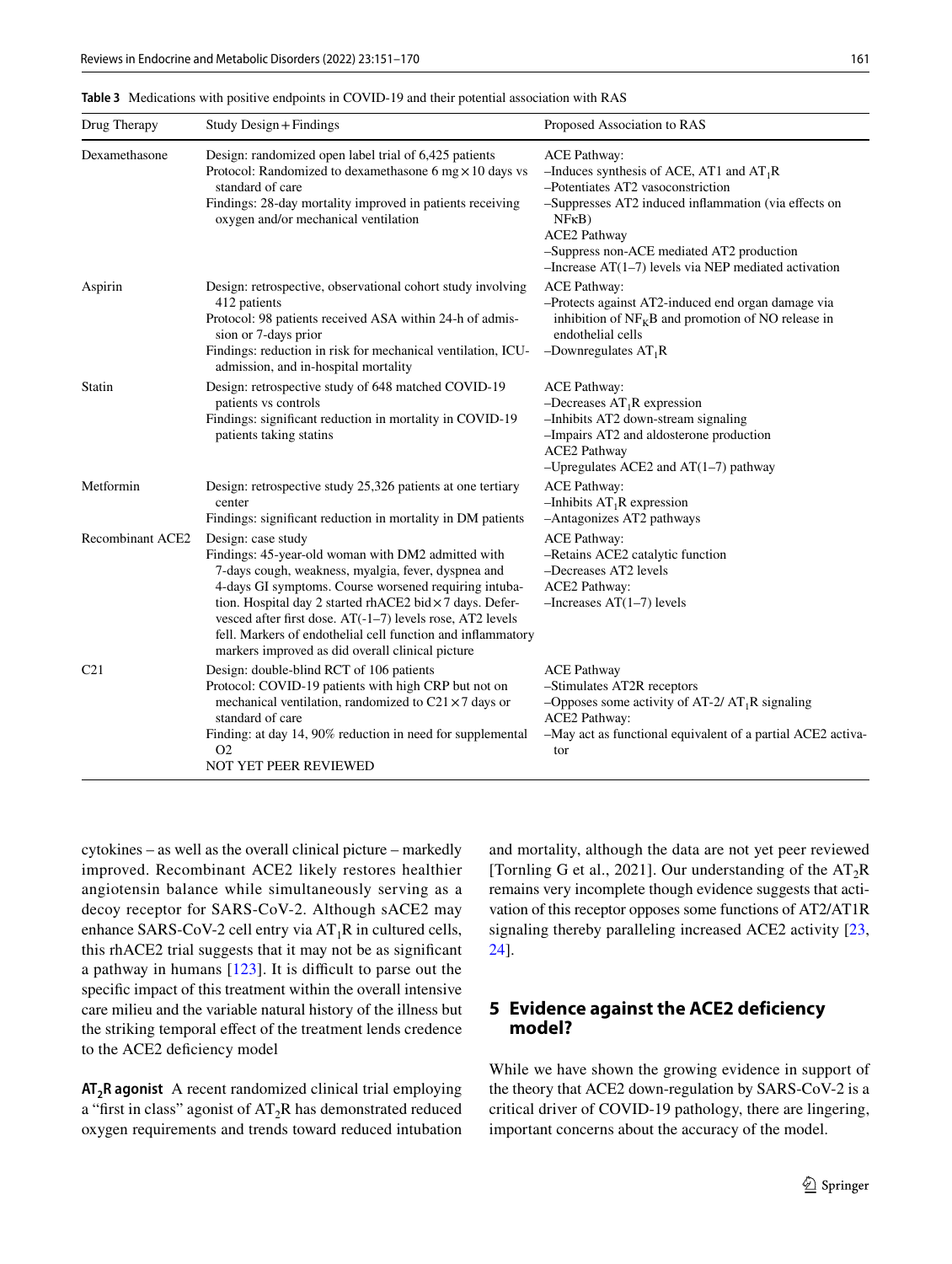#### **6 Is ACE2 downregulated by SARS‑CoV‑2?**

Most of the support for downregulation *in vivo* are limited to studies of the isolated SARS-CoV-2 spike protein [[95](#page-16-0)] or of SARS-CoV-1 infection in mice [\[10](#page-13-5)[–12](#page-13-6)]. However, human – but not mouse – airway epithelial cells appear capable of upregulating ACE2 in response to the burst of interferon signaling expected to accompany SARS-CoV-2 infection [\[19\]](#page-13-10). Beyond interferon, *in vitro* work has even suggested direct enhancement of ACE2 catalytic activity by SARS-CoV-2 or its isolated spike protein, particularly with regard to the active metabolite of bradykinin [\[190](#page-19-2), [191](#page-19-3)]. It is diffcult to extrapolate these data to the *in vivo* situation, however, as one study was performed in a cell-free system using only soluble ACE2 [[190\]](#page-19-2), and a second study confrmed the spike protein did downregulate ACE2 *in vivo* [\[95\]](#page-16-0). These divergent fndings highlight that viral potentiation of ACE2 activity and downregulation of ACE2 need not be mutually exclusive, a distinction necessarily lost in a cell-free system. Crucially, despite a general increase in ACE2 activity, its metabolism of AT2 was minimally afected by the presence of the virus or its spike protein. Finally, the spike protein of SARS-CoV-1 was also found to accelerate ACE2 activity despite its likely ability to trigger downregulation of membrane-bound ACE2 [\[190](#page-19-2)].

# **7 Clinical Studies**

We have only scanty, mixed data on the status of the RAS in humans with COVID-19. In one study, BAL fuid from patients with COVID-19 contained increased ACE2 mRNA relative to controls while that of ACE was decreased [\[34\]](#page-14-2). However, no assessment was made of protein levels or activity of ACE2 *versus* ACE, nor of AT2 *versus* AT(1–7) levels. The increase in ACE2 mRNA may therefore have been a compensatory mechanism occurring in the setting of already established ACE and AT2 excess. Moreover, ongoing ACE-independent production of AT2 may play an important role in angiotensin balance within the ARDS microenvironment [[22,](#page-13-13) [26](#page-13-17), [161\]](#page-18-2). A second study of SARS-CoV-2-infected lung tissue found increased ACE2 expression at up to 48 h, while prior studies suggested immediate ACE2 downregulation by SARS-CoV-1 [[12,](#page-13-6) [16](#page-13-9)]. As previously mentioned, this study is supported by additional data showing upregulation of ACE2 in lung epithelial cells upon infection [\[17,](#page-13-23) [18\]](#page-13-24). However, the relatively short observation window in these studies may not be generalizable to later changes in ACE2 levels. Based on the previously mentioned bipartite nature of COVID-19, an early interferon-induced upregulation of ACE2 in response to initial viral infection may later give way to virus-induced ACE2 downregulation as viral multiplication overwhelms the stimulatory efects of interferon. This proposition is particularly salient given the latency period of up to two weeks between initial infection and onset of severe disease [\[20\]](#page-13-11).

A related challenge to the model arises from difficulties in evaluating RAS peptides in COVID-19. This challenge may be more problematic insofar as AT2 and AT(1–7) are the main downstream efectors of the two RAS arms; thus their relative levels would be expected to better refect the prevailing RAS tone than would levels of their upstream converting enzymes. Surprisingly, few such studies exist, but the data available do not convincingly or consistently demonstrate AT2/AT(1–7) imbalance  $[192–196]$  $[192–196]$  $[192–196]$ . In an early study, the authors found elevated AT2 levels in COVID-19 patients that correlated with degree of illness [\[193\]](#page-19-6). However, the study only contained 12 subjects, the authors compared values to healthy controls and the fndings have since been questioned due to concerns about methodology [[193](#page-19-6), [195](#page-19-7)]. Two subsequent studies found no evidence for increased AT2 levels but critically neither measured  $AT(1-7)$ , thus preventing interpretation of angiotensin balance in this setting [\[194](#page-19-8), [195\]](#page-19-7). Another, more recent paper cited reductions in renin, AT1, AT2, and AT(1–7) in COVID-19 patients relative to patients with other respiratory illnesses; in this study, the decrease in AT2 exceeded that of AT $(1-7)$  [\[192](#page-19-4)]. However, it is important to interpret these data in view of their limitations: 50% of the COVID-19 patients did not qualify for inclusion and the heart rate of the control group was statistically greater [[192\]](#page-19-4). The latter could indicate a more severe degree of illness in the control group, as alterations in volume status or evolving sepsis are expected to stimulate the ACE pathway. Diferent interpretations of the data are also possible when taking into account the signifcant gaps in our knowledge of this complex system. These include, for example, inopportune timing of sample collection within the course of disease as previously mentioned, as well as the possibility that serum levels of the RAS peptides do not serve as a reliable surrogate for tissue or intracellular levels [\[6,](#page-13-3) [26](#page-13-17)]. With the potential upregulation of mast cell-derived chymase activity, it is conceivable AT2 levels within tissues are high in COVID-19 patients independent of serum levels [ $162$ ]. As the authors found low AT( $1-7$ ) levels, prior systemic or ongoing local RAS imbalance remains plausible [[192\]](#page-19-4).

Further highlighting the enigmatic volatility of the RAS, another group has shown just the opposite of these studies: reduced levels of AT(1–7) while AT2 levels were preserved, albeit with the caveat that levels of the two angiotensins were reported in separate publications drawn from a single common batch of patient samples [[195,](#page-19-7) [196\]](#page-19-5). This group also found decreased levels of AT1, which they construe as evidence of global RAS downregulation [[196\]](#page-19-5). However, we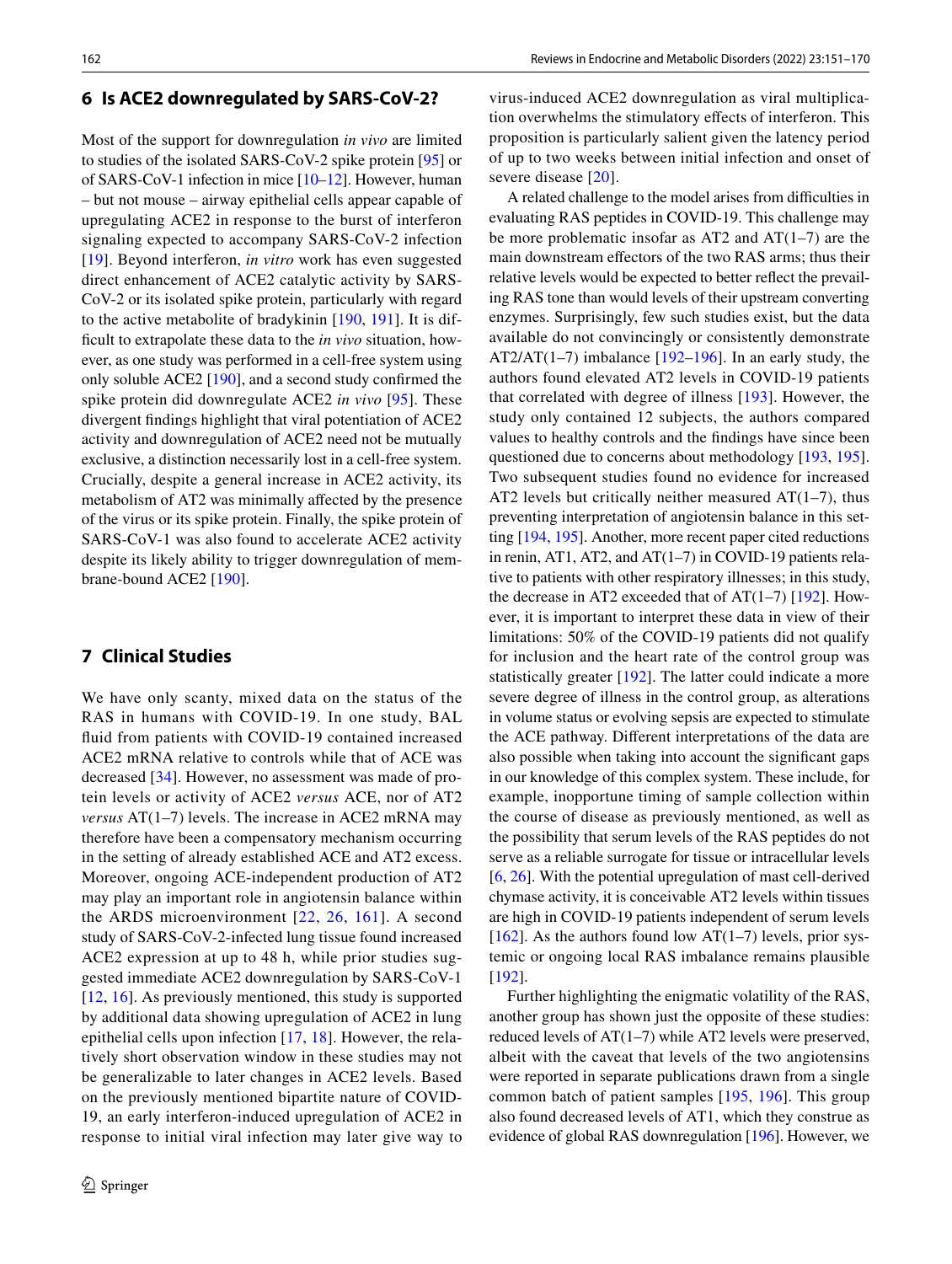can alternatively interpret the low AT1 levels as a refection of rapid turnover in order to maintain the relatively high AT2 levels they report, particularly as angiotensinogen levels were not measured [\[196](#page-19-5)].

These mixed data do not unequivocally support the ACE2 downregulation model but limitations, both methodologic and inherent to the system itself, muddy interpretation of the data. We note in particular the considerable variability in AT2 levels, as some studies report a range of values spanning two orders of magnitude even within a single patient group. This may be due to technical issues with sample handling or non-standardized assay performance but also may simply refect extreme biological variation within a notoriously mercurial system [\[192](#page-19-4)[–196\]](#page-19-5).

Overall, unanswered questions pertaining to the ACE2 deficiency model remain. Most importantly, more definitive data in support of actual downregulation are needed. Thus far the most relevant evidence emerges from mouse experiments in the SARS-CoV-1 literature, highlighting the need for human studies to quell any lingering doubt of ACE2 downregulation. If confrmed, additional studies demonstrating that such downregulation does drive the endothelial cell dysfunction and dysregulated immunity seen with COVID-19 would cement the ACE2 defciency angiotensin imbalance hypothesis as a central explanatory model. To date, however, the current data support the possibility of a delayed ACE2 deficiency occurring later in the disease process.

# **8 Conclusions**

SARS-CoV-2 is a novel coronavirus that causes COVID-19. Early studies confrmed the virus uses ACE2, a key regulatory enzyme in the RAS, as its primary cell receptor. Drawing from studies with SARS-CoV-1, many have speculated that SARS-CoV-2 downregulates ACE2, creating a functional defciency that may defne COVID-19. In this review, we have dissected the merits of this argument. Confrmatory evidence for this theory is clearly limited and the available data would suggest early upregulation of ACE2 by the immune response, even as ACE2 downregulation has also been demonstrated in endothelial cells exposed to the SARS-CoV-2 spike protein. It is therefore entirely conceivable that COVID-19 pathology simply refects the ubiquity of the ACE2 receptor facilitating widespread viral cytotoxicity. Yet, on many levels the ACE2-downregulation hypothesis fts with the data currently available. The parallels between the clinical picture seen with COVID-19, as with SARS, and the expected consequences of multi-system ACE2 defciency are striking. Unifying pathologic themes that may link the multiorgan pathology of COVID-19 to ACE2 defciency include the endothelial cell dysfunction and immune dysregulation that arise in the setting of angiotensin imbalance. We feel that the preponderance of evidence points to RAS dysregulation – even if confned to individual tissues – occurring as a relatively late event in the pathogenesis of COVID-19, which would support its primacy in driving the deadly second, infammatory phase of the disease.

#### **9 Summary key points**

- 1. This paper explores the hypothesis that ACE2 downregulation plays a central role in COVID-19 pathology
- 2. Data support a biphasic model of COVID-19 pathophysiology, in which initial interferon-driven upregulation of ACE2 during a phase of direct viral toxicity is later superseded by viral-induced ACE2 downregulation. ACE2 downregulation plays an important role in the second phase of COVID-19 pathology.
- 3. ACE2 defciency, possibly confned to the tissue or cellular level, appears to drive the infammatory phase of COVID-19
	- a. The infammatory phase of COVID-19 phenocopies ACE2 deficiency
	- b. COVID-19 clinically parallels SARS-CoV-1 disease in which ACE2 downregulation is better established
	- c. High- and low-risk groups for COVID-19 can be risk stratifed by baseline RAS balance
	- d. Multiple clinical studies have shown some beneft in COVID-19 with therapies expected to favorably alter RAS balance
- 4. Additional evidence particularly in human studies are needed to confrm this hypothesis

#### **Authors contributions** Equal.

#### **Declarations**

**Conflict of interest** No confict of interest.

#### **References**

- <span id="page-12-0"></span>1. Hofmann M, Kleine-Weber H, Schroeder S, Kruger N, Herrler T, Erichsen S, et al. SARS-CoV-2 cell entry depends on ACE2 and TMPRSS2 and is blocked by a clinically proven protease inhibitor. Cell. 2020;181(2):271–280 e8. [https://doi.org/10.1016/j.](https://doi.org/10.1016/j.cell.2020.02.052) [cell.2020.02.052.](https://doi.org/10.1016/j.cell.2020.02.052)
- 2. Walls AC, Park YJ, Tortorici MA, Wall A, McGuire AT, Veesler D. Structure, Function, and Antigenicity of the SARS-CoV-2 Spike Glycoprotein. Cell. 2020;181(2):281–292 e6.<https://doi.org/10.1016/j.cell.2020.02.058>.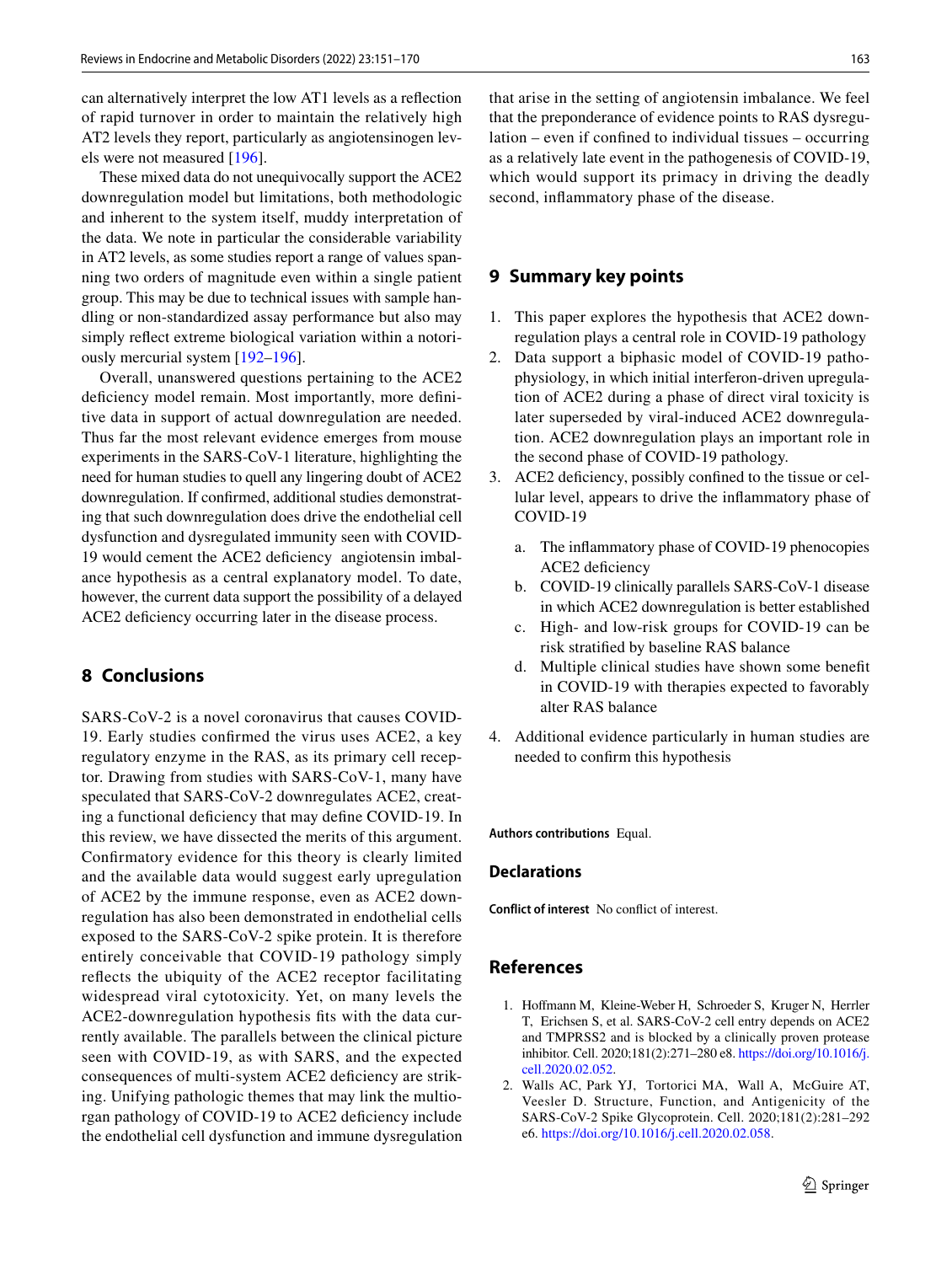- <span id="page-13-0"></span>3. Li W, Moore MJ, Vasilieva N, Sui J, Wong SK, Berne MA, et al. Angiotensin-converting enzyme 2 is a functional receptor for the SARS coronavirus. Nature. 2003;426(6965):450–4. [https://doi.](https://doi.org/10.1038/nature02145) [org/10.1038/nature02145.](https://doi.org/10.1038/nature02145)
- <span id="page-13-1"></span>4. Gheblawi M, Wang K, Viveiros A, Nguyen Q, Zhong JC, Turner AJ, et al. Angiotensin-Converting Enzyme 2: SARS-CoV-2 receptor and regulator of the renin-angiotensin system: celebrating the 20th anniversary of the discovery of ACE2. Circ Res. 2020;126(10):1456–74. [https://doi.org/10.1161/CIRCRESAHA.](https://doi.org/10.1161/CIRCRESAHA.120.317015) [120.317015.](https://doi.org/10.1161/CIRCRESAHA.120.317015)
- 5. Tikellis C, Thomas MC. Angiotensin-Converting Enzyme 2 (ACE2) Is a key modulator of the renin angiotensin system in health and disease. Int J Pept. 2012;2012: 256294. [https://doi.](https://doi.org/10.1155/2012/256294) [org/10.1155/2012/256294.](https://doi.org/10.1155/2012/256294)
- <span id="page-13-3"></span>6. Paul M, Poyan Mehr A, Kreutz R. Physiology of local reninangiotensin systems. Physiol Rev. 2006;86(3): 747–803. [https://](https://doi.org/10.1152/physrev.00036.2005) [doi.org/10.1152/physrev.00036.2005.](https://doi.org/10.1152/physrev.00036.2005)
- <span id="page-13-22"></span>7. Cole-Jefrey CT, Liu M, Katovich MJ, Raizada MK, Shenoy V. ACE2 and microbiota: emerging targets for cardiopulmonary disease therapy. J Cardiovasc Pharmacol. 2015;66(6):540–50. <https://doi.org/10.1097/FJC.0000000000000307>.
- <span id="page-13-2"></span>8. Donoghue M, Hsieh F, Baronas E, Godbout K, Gosselin M, Stagliano N, et al. A novel angiotensin-converting enzymerelated carboxypeptidase (ACE2) converts angiotensin I to angiotensin 1–9. Circ Res. 2000;87(5):E1-9. [https://doi.org/10.](https://doi.org/10.1161/01.res.87.5.e1) [1161/01.res.87.5.e1](https://doi.org/10.1161/01.res.87.5.e1).
- <span id="page-13-4"></span>9. Sodhi CP, Wohlford-Lenane C, Yamaguchi Y, Prindle T, Fulton WB, Wang S, et al. Attenuation of pulmonary ACE2 activity impairs inactivation of des-Arg(9) bradykinin/BKB1R axis and facilitates LPS-induced neutrophil infltration. Am J Physiol Lung Cell Mol Physiol. 2018;314(1):L17–31. [https://doi.org/](https://doi.org/10.1152/ajplung.00498.2016) [10.1152/ajplung.00498.2016.](https://doi.org/10.1152/ajplung.00498.2016)
- <span id="page-13-5"></span>10. Kuba K, Imai Y, Rao S, Gao H, Guo F, Guan B, et al. A crucial role of angiotensin converting enzyme 2 (ACE2) in SARS coronavirus-induced lung injury. Nat Med. 2005;11(8):875–9. [https://doi.org/10.1038/nm1267.](https://doi.org/10.1038/nm1267)
- 11. Oudit GY, Kassiri Z, Jiang C, Liu PP, Poutanen SM, Penninger JM, et al. SARS-coronavirus modulation of myocardial ACE2 expression and infammation in patients with SARS. Eur J Clin Invest. 2009;39(7):618–25. [https://doi.org/10.1111/j.1365-2362.](https://doi.org/10.1111/j.1365-2362.2009.02153.x) [2009.02153.x.](https://doi.org/10.1111/j.1365-2362.2009.02153.x)
- <span id="page-13-6"></span>12. Glowacka I, Bertram S, Herzog P, Pfefferle S, Steffen I, Muench MO, et al. Diferential downregulation of ACE2 by the spike proteins of severe acute respiratory syndrome coronavirus and human coronavirus NL63. J Virol. 2010;84(2):1198–205. [https://](https://doi.org/10.1128/JVI.01248-09) [doi.org/10.1128/JVI.01248-09](https://doi.org/10.1128/JVI.01248-09).
- <span id="page-13-7"></span>13. Verdecchia P, Cavallini C, Spanevello A, Angeli F. The pivotal link between ACE2 deficiency and SARS-CoV-2 infection. Eur J Intern Med. 2020;76:14–20. [https://doi.org/10.1016/j.ejim.2020.04.037.](https://doi.org/10.1016/j.ejim.2020.04.037)
- 14. Gan R, Rosoman NP, Henshaw DJE, Noble EP, Georgius P, Sommerfeld N. COVID-19 as a viral functional ACE2 defciency disorder with ACE2 related multi-organ disease. Med Hypotheses. 2020;144: 110024. [https://doi.org/10.1016/j.mehy.](https://doi.org/10.1016/j.mehy.2020.110024) [2020.110024](https://doi.org/10.1016/j.mehy.2020.110024).
- <span id="page-13-8"></span>15. Sfera A, Osorio C, Jafri N, Diaz EL, Campo Maldonado JE. Intoxication with endogenous angiotensin II: A COVID-19 hypothesis. Front Immunol. 2020;**11**:1472. [https://doi.org/10.](https://doi.org/10.3389/fimmu.2020.01472) [3389/fmmu.2020.01472](https://doi.org/10.3389/fimmu.2020.01472).
- <span id="page-13-9"></span>16. Li G, He X, Zhang L, Ran Q, Wang J, Xiong A, et al. Assessing ACE2 expression patterns in lung tissues in the pathogenesis of COVID-19. J Autoimmun. 2020;112: 102463. [https://doi.org/10.](https://doi.org/10.1016/j.jaut.2020.102463) [1016/j.jaut.2020.102463.](https://doi.org/10.1016/j.jaut.2020.102463)
- <span id="page-13-23"></span>17. Trump S, Lukassen S, Anker MS, Chua RL, Liebig J, Thurmann L, et al. Hypertension delays viral clearance and exacerbates airway hyperinfammation in patients with COVID-19. Nat Biotechnol. 2020.<https://doi.org/10.1038/s41587-020-00796-1>.
- <span id="page-13-24"></span>18. Chua RL, Lukassen S, Trump S, Hennig BP, Wendisch D, Pott F, et al. COVID-19 severity correlates with airway epitheliumimmune cell interactions identified by single-cell analysis. Nat Biotechnol. 2020;38(8):970–9. [https://doi.org/10.1038/](https://doi.org/10.1038/s41587-020-0602-4) [s41587-020-0602-4](https://doi.org/10.1038/s41587-020-0602-4).
- <span id="page-13-10"></span>19. Ziegler CGK, Allon SJ, Nyquist SK, Mbano IM, Miao VN, Tzouanas CN, et al. SARS-CoV-2 Receptor ACE2 Is an interferon-stimulated gene in human airway epithelial cells and is detected in specific cell subsets across tissues. Cell, 2020;181(5):1016–1035 e19. [https://doi.org/10.1016/j.cell.2020.](https://doi.org/10.1016/j.cell.2020.04.035) [04.035](https://doi.org/10.1016/j.cell.2020.04.035).
- <span id="page-13-11"></span>20. Taboada M, Caruezo V, Naveira A, Atanassoff PG. Corticosteroids and the hyper-infammatory phase of the COVID-19 disease. J Clin Anesth. 2020;66: 109926. [https://doi.org/10.1016/j.jclinane.](https://doi.org/10.1016/j.jclinane.2020.109926) [2020.109926.](https://doi.org/10.1016/j.jclinane.2020.109926)
- <span id="page-13-12"></span>21. Patel S, Rauf A, Khan H, Abu-Izneid T. Renin-angiotensinaldosterone (RAAS): The ubiquitous system for homeostasis and pathologies. Biomed Pharmacother. 2017;94:317–25. [https://doi.](https://doi.org/10.1016/j.biopha.2017.07.091) [org/10.1016/j.biopha.2017.07.091.](https://doi.org/10.1016/j.biopha.2017.07.091)
- <span id="page-13-13"></span>22. Ingraham NE, Barakat AG, Reilkoff R, Bezdicek T, Schacker T, Chipman JG, et al. Understanding the renin-angiotensinaldosterone-SARS-CoV axis: a comprehensive review. Eur Respir J. 2020;56(1). [https://doi.org/10.1183/13993003.](https://doi.org/10.1183/13993003.00912-2020) [00912-2020](https://doi.org/10.1183/13993003.00912-2020).
- <span id="page-13-14"></span>23. Karnik SS, Unal H, Kemp JR, Tirupula KC, Eguchi S, Vanderheyden PM, et al. International union of basic and clinical pharmacology. XCIX. angiotensin receptors: interpreters of pathophysiological angiotensinergic stimuli [corrected]*.* Pharmacol Rev. 2015;67(4):754– 819. [https://doi.org/10.1124/pr.114.010454.](https://doi.org/10.1124/pr.114.010454)
- <span id="page-13-15"></span>24. Carey RM, Wang ZQ, Siragy HM. Role of the angiotensin type 2 receptor in the regulation of blood pressure and renal function. Hypertension. 2000;35(1 Pt 2):155–63. [https://doi.org/10.1161/](https://doi.org/10.1161/01.hyp.35.1.155) [01.hyp.35.1.155](https://doi.org/10.1161/01.hyp.35.1.155).
- <span id="page-13-16"></span>25. Timmermans PB, Benfeld P, Chiu AT, Herblin WF, Wong PC, Smith RD. Angiotensin II receptors and functional correlates. Am J Hypertens. 1992;5(12 Pt 2):221S-235S. [https://doi.org/10.](https://doi.org/10.1093/ajh/5.12.221s) [1093/ajh/5.12.221s.](https://doi.org/10.1093/ajh/5.12.221s)
- <span id="page-13-17"></span>26. Dell'Italia LJ, Collawn JF, Ferrario CM. Multifunctional Role of Chymase in Acute and Chronic Tissue Injury and Remodeling. Circ Res. 2018;122(2):319–36. [https://doi.org/10.1161/CIRCRESAHA.](https://doi.org/10.1161/CIRCRESAHA.117.310978) [117.310978](https://doi.org/10.1161/CIRCRESAHA.117.310978).
- 27. Dell'Italia LJ, Meng QC, Balcells E, Wei CC, Palmer R, Hageman GR, et al. Compartmentalization of angiotensin II generation in the dog heart. Evidence for independent mechanisms in intravascular and interstitial spaces. J Clin Invest. 1997;100(2):253–8. [https://doi.org/10.1172/JCI11](https://doi.org/10.1172/JCI119529) [9529](https://doi.org/10.1172/JCI119529).
- <span id="page-13-18"></span>28. Wei CC, Tian B, Perry G, Meng QC, Chen YF, Oparil S, et al. Diferential ANG II generation in plasma and tissue of mice with decreased expression of the ACE gene. Am J Physiol Heart Circ Physiol. 2002;282(6):H2254–8. [https://doi.org/10.1152/ajpheart.](https://doi.org/10.1152/ajpheart.00191.2001) [00191.2001](https://doi.org/10.1152/ajpheart.00191.2001).
- <span id="page-13-19"></span>29. Skov J, Persson F, Frokiaer J, Christiansen JS. Tissue Renin-Angiotensin systems: a unifying hypothesis of metabolic disease. Front Endocrinol (Lausanne). 2014;5:23. [https://doi.org/10.3389/](https://doi.org/10.3389/fendo.2014.00023) [fendo.2014.00023.](https://doi.org/10.3389/fendo.2014.00023)
- <span id="page-13-20"></span>30. Ellis B, Li XC, Miguel-Qin E, Gu V, Zhuo JL. Evidence for a functional intracellular angiotensin system in the proximal tubule of the kidney. Am J Physiol Regul Integr Comp Physiol. 2012;302(5):R494-509. [https://doi.org/10.1152/ajpregu.00487.](https://doi.org/10.1152/ajpregu.00487.2011) [2011.](https://doi.org/10.1152/ajpregu.00487.2011)
- <span id="page-13-21"></span>31. Navar LG, Mitchell KD, Harrison-Bernard LM, Kobori H, Nishiyama A. Review: Intrarenal angiotensin II levels in normal and hypertensive states. J Renin Angiotensin Aldosterone Syst. 2001;2(1\_suppl):S176-S184. [https://doi.org/10.1177/](https://doi.org/10.1177/14703203010020013001) [14703203010020013001](https://doi.org/10.1177/14703203010020013001).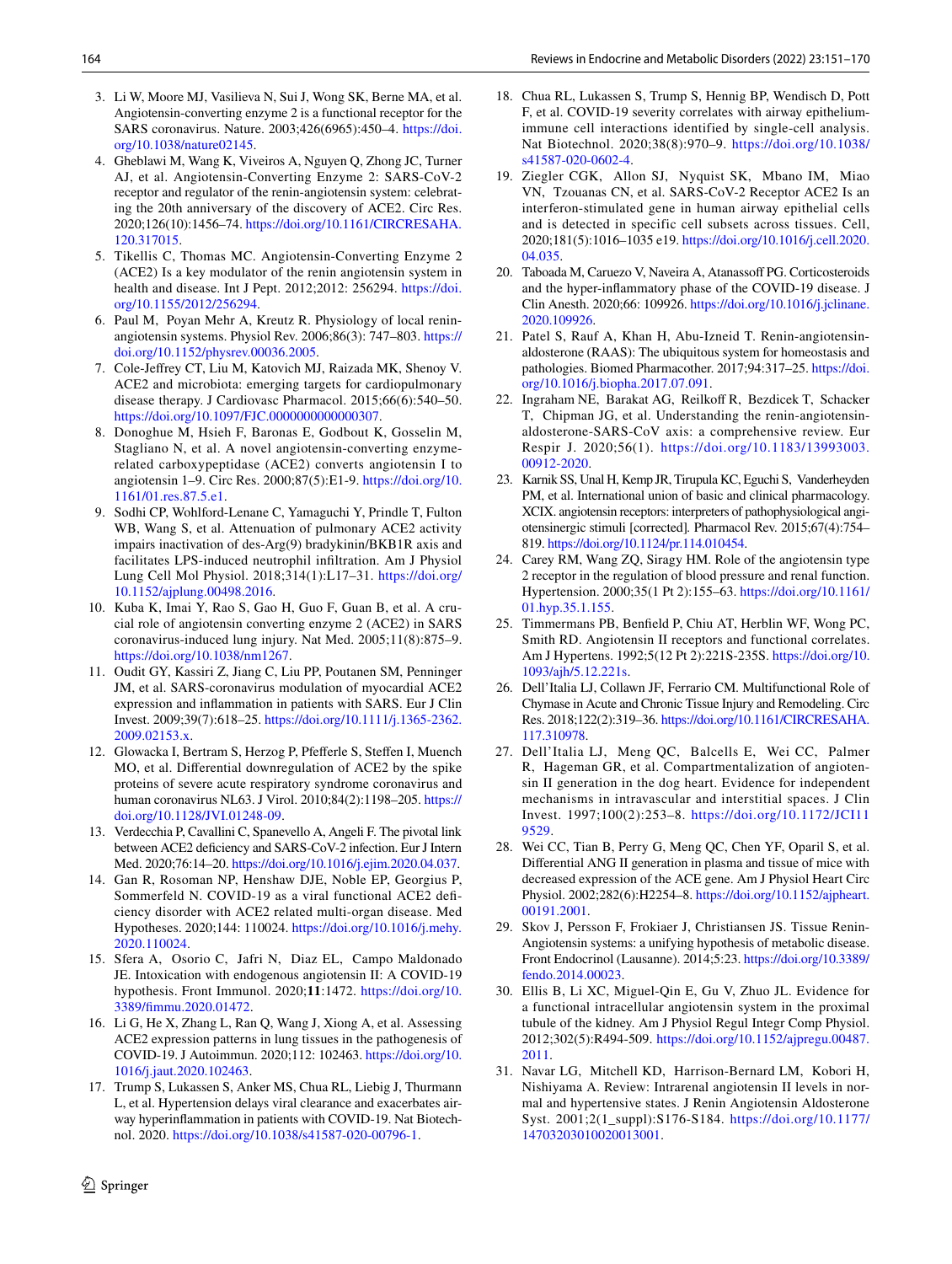- <span id="page-14-0"></span>32. Nishiyama A, Kobori H. Independent regulation of renin-angiotensin-aldosterone system in the kidney. Clin Exp Nephrol. 2018;22(6):1231–9. [https://doi.org/10.1007/s10157-018-1567-1.](https://doi.org/10.1007/s10157-018-1567-1)
- <span id="page-14-1"></span>33. Clarke NE, Turner AJ. Angiotensin-converting enzyme 2: the frst decade. Int J Hypertens. 2012;2012: 307315. [https://doi.org/](https://doi.org/10.1155/2012/307315) [10.1155/2012/307315](https://doi.org/10.1155/2012/307315).
- <span id="page-14-2"></span>34. Garvin MR, Alvarez C, Miller JI, Prates ET, Walker AM, Amos BK, et al. A mechanistic model and therapeutic interventions for COVID-19 involving a RAS-mediated bradykinin storm. Elife. 2020;9**.** [https://doi.org/10.7554/eLife.59177.](https://doi.org/10.7554/eLife.59177)
- <span id="page-14-3"></span>35. Wei CC, Hase N, Inoue Y, Bradley EW, Yahiro E, Li M, et al. Mast cell chymase limits the cardiac efficacy of Ang I-converting enzyme inhibitor therapy in rodents. J Clin Invest. 2010;120(4):1229–39. [https://doi.org/10.1172/JCI39345.](https://doi.org/10.1172/JCI39345)
- <span id="page-14-4"></span>36. Zhang H, Baker A. Recombinant human ACE2: acing out angiotensin II in ARDS therapy. Crit Care. 2017;21(1):305. [https://doi.](https://doi.org/10.1186/s13054-017-1882-z) [org/10.1186/s13054-017-1882-z.](https://doi.org/10.1186/s13054-017-1882-z)
- <span id="page-14-5"></span>37. Zhang R, Pan Y, Fanelli V, Wu S, Luo AA, Islam D, et al. Mechanical stress and the induction of lung fibrosis via the midkine signaling pathway. Am J Respir Crit Care Med. 2015;192(3):315–23. [https://doi.org/10.1164/rccm.](https://doi.org/10.1164/rccm.201412-2326OC) [201412-2326OC](https://doi.org/10.1164/rccm.201412-2326OC).
- <span id="page-14-6"></span>38. Adamzik M, Frey U, Sixt S, Knemeyer L, Beiderlinden M, Peters J, et al. ACE I/D but not AGT (-6)A/G polymorphism is a risk factor for mortality in ARDS. Eur Respir J. 2007;29(3):482–8. [https://doi.org/10.1183/09031936.00046106.](https://doi.org/10.1183/09031936.00046106)
- <span id="page-14-7"></span>39. Zou Z, Yan Y, Shu Y, Gao R, Sun Y, Li X, et al. Angiotensin-converting enzyme 2 protects from lethal avian infuenza A H5N1 infections. Nat Commun. 2014;5:3594. [https://doi.org/10.1038/](https://doi.org/10.1038/ncomms4594) [ncomms4594.](https://doi.org/10.1038/ncomms4594)
- <span id="page-14-9"></span>40. Imai Y, Kuba K, Rao S, Huan Y, Guo F, Guan B, et al. Angiotensinconverting enzyme 2 protects from severe acute lung failure. Nature. 2005;436(7047):112–6.<https://doi.org/10.1038/nature03712>.
- <span id="page-14-8"></span>41. Wosten-van Asperen RM, Lutter R, Specht PA, Moll GN, van Woensel JB, van der Loos CM, et al. Acute respiratory distress syndrome leads to reduced ratio of ACE/ACE2 activities and is prevented by angiotensin-(1–7) or an angiotensin II receptor antagonist. J Pathol. 2011;225(4):618–27. [https://doi.org/10.1002/path.2987.](https://doi.org/10.1002/path.2987)
- <span id="page-14-10"></span>42. Werner C, Baumhakel M, Teo KK, Schmieder R, Mann J, Unger T, et al. RAS blockade with ARB and ACE inhibitors: current perspective on rationale and patient selection. Clin Res Cardiol. 2008;97(7):418–31. [https://doi.org/10.1007/s00392-008-0668-3.](https://doi.org/10.1007/s00392-008-0668-3)
- <span id="page-14-11"></span>43. Epelman S, Tang WH, Chen SY, Van Lente F, Francis GS, Sen S. Detection of soluble angiotensin-converting enzyme 2 in heart failure: insights into the endogenous counter-regulatory pathway of the renin-angiotensin-aldosterone system. J Am Coll Cardiol. 2008;52(9):750–4. [https://doi.org/10.1016/j.jacc.2008.02.088.](https://doi.org/10.1016/j.jacc.2008.02.088)
- <span id="page-14-12"></span>44. Ramchand J, Patel SK, Srivastava PM, Farouque O, Burrell LM. Elevated plasma angiotensin converting enzyme 2 activity is an independent predictor of major adverse cardiac events in patients with obstructive coronary artery disease. PLoS ONE. 2018;13(6): e0198144. [https://doi.org/10.1371/journal.pone.](https://doi.org/10.1371/journal.pone.0198144) [0198144.](https://doi.org/10.1371/journal.pone.0198144)
- <span id="page-14-13"></span>45. Zannad F, McMurray JJ, Krum H, van Veldhuisen DJ, Swedberg K, Shi H, et al. Eplerenone in patients with systolic heart failure and mild symptoms. N Engl J Med. 2011;364(1):11–21. [https://](https://doi.org/10.1056/NEJMoa1009492) [doi.org/10.1056/NEJMoa1009492](https://doi.org/10.1056/NEJMoa1009492).
- <span id="page-14-14"></span>46. Pitt B, Zannad F, Remme WJ, Cody R, Castaigne A, Perez A, et al. The efect of spironolactone on morbidity and mortality in patients with severe heart failure. Randomized Aldactone Evaluation Study Investigators. N Engl J Med. 1999;341(10):709– 17.<https://doi.org/10.1056/NEJM199909023411001>.
- <span id="page-14-15"></span>47. Crackower MA, Sarao R, Oudit GY, Yagil C, Kozieradzki I, Scanga SE, et al. Angiotensin-converting enzyme 2 is an essential regulator of heart function. Nature. 2002;417(6891):822–8. [https://doi.org/10.1038/nature00786.](https://doi.org/10.1038/nature00786)
- <span id="page-14-16"></span>48. Alghamri MS, Weir NM, Anstadt MP, Elased KM, Gurley SB, Morris M. Enhanced angiotensin II-induced cardiac and aortic remodeling in ACE2 knockout mice. J Cardiovasc Pharmacol Ther. 2013;18(2):138–51. [https://doi.org/10.1177/1074248412460124.](https://doi.org/10.1177/1074248412460124)
- <span id="page-14-17"></span>49. Yamamoto K, Ohishi M, Katsuya T, Ito N, Ikushima M, Kaibe M, et al. Deletion of angiotensin-converting enzyme 2 accelerates pressure overload-induced cardiac dysfunction by increasing local angiotensin II. Hypertension. 2006;47(4):718–26. [https://](https://doi.org/10.1161/01.HYP.0000205833.89478.5b) [doi.org/10.1161/01.HYP.0000205833.89478.5b](https://doi.org/10.1161/01.HYP.0000205833.89478.5b).
- <span id="page-14-18"></span>50. Oliveira AC, Melo MB, Motta-Santos D, Peluso AA, Souza-Neto F, da Silva RF, et al. Genetic deletion of the alamandine receptor MRGD leads to dilated cardiomyopathy in mice. Am J Physiol Heart Circ Physiol. 2019;316(1):H123–33. [https://doi.org/10.](https://doi.org/10.1152/ajpheart.00075.2018) [1152/ajpheart.00075.2018](https://doi.org/10.1152/ajpheart.00075.2018).
- <span id="page-14-19"></span>51. Mizuiri S, Ohashi Y. ACE and ACE2 in kidney disease. World J Nephrol. 2015;4(1):74–82. <https://doi.org/10.5527/wjn.v4.i1.74>.
- <span id="page-14-20"></span>52. Santos RA, Ferreira AJ, Verano-Braga T, Bader M. Angiotensinconverting enzyme 2, angiotensin-(1–7) and Mas: new players of the renin-angiotensin system. J Endocrinol. 2013;216(2):R1–17. [https://doi.org/10.1530/JOE-12-0341.](https://doi.org/10.1530/JOE-12-0341)
- <span id="page-14-21"></span>53. Wakahara S, Konoshita T, Mizuno S, Motomura M, Aoyama C, Makino Y, et al. Synergistic expression of angiotensin-converting enzyme (ACE) and ACE2 in human renal tissue and confounding efects of hypertension on the ACE to ACE2 ratio. Endocrinology. 2007;148(5):2453–7.<https://doi.org/10.1210/en.2006-1287>.
- <span id="page-14-22"></span>54. Pinheiro SVB, Ferreira AJ, Kitten GT, da Silveira KD, da Silva DA, Santos SHS, et al. Genetic deletion of the angiotensin-(1–7) receptor Mas leads to glomerular hyperfltration and microalbuminuria. Kidney Int. 2009;75(11):1184–93. [https://doi.org/10.](https://doi.org/10.1038/ki.2009.61) [1038/ki.2009.61.](https://doi.org/10.1038/ki.2009.61)
- 55. Zhong J, Guo D, Chen CB, Wang W, Schuster M, Loibner H, et al. Prevention of angiotensin II-mediated renal oxidative stress, infammation, and fbrosis by angiotensin-converting enzyme 2. Hypertension. 2011;57(2):314–22. [https://doi.org/10.1161/](https://doi.org/10.1161/HYPERTENSIONAHA.110.164244) [HYPERTENSIONAHA.110.164244](https://doi.org/10.1161/HYPERTENSIONAHA.110.164244).
- <span id="page-14-23"></span>56. Jin HY, Chen LJ, Zhang ZZ, Xu YL, Song B, Xu R, et al. Deletion of angiotensin-converting enzyme 2 exacerbates renal inflammation and injury in apolipoprotein E-deficient mice through modulation of the nephrin and TNF-alpha-TNFRSF1A signaling. J Transl Med. 2015;13:255. [https://doi.org/10.1186/](https://doi.org/10.1186/s12967-015-0616-8) [s12967-015-0616-8](https://doi.org/10.1186/s12967-015-0616-8).
- <span id="page-14-24"></span>57. Batlle D, Jose Soler M, Ye M. ACE2 and diabetes: ACE of ACEs? Diabetes. 2010;59(12):2994–6. [https://doi.org/10.2337/](https://doi.org/10.2337/db10-1205) [db10-1205.](https://doi.org/10.2337/db10-1205)
- <span id="page-14-25"></span>58. Carlsson PO, Berne C, Jansson L. Angiotensin II and the endocrine pancreas: effects on islet blood flow and insulin secretion in rats. Diabetologia. 1998;41(2):127–33. [https://doi.org/10.1007/](https://doi.org/10.1007/s001250050880) [s001250050880.](https://doi.org/10.1007/s001250050880)
- <span id="page-14-26"></span>59. Bindom SM, Lazartigues E. The sweeter side of ACE2: physiological evidence for a role in diabetes. Mol Cell Endocrinol. 2009;302(2):193–202.<https://doi.org/10.1016/j.mce.2008.09.020>.
- 60. Fliser D, Schaefer F, Schmid D, Veldhuis JD, Ritz E. Angiotensin II afects basal, pulsatile, and glucose-stimulated insulin secretion in humans. Hypertension. 1997;30(5):1156– 61. [https://doi.org/10.1161/01.hyp.30.5.1156.](https://doi.org/10.1161/01.hyp.30.5.1156)
- <span id="page-14-27"></span>61. Lau T, Carlsson PO, Leung PS. Evidence for a local angiotensin-generating system and dose-dependent inhibition of glucose-stimulated insulin release by angiotensin II in isolated pancreatic islets. Diabetologia. 2004;47(2):240–8. [https://doi.](https://doi.org/10.1007/s00125-003-1295-1) [org/10.1007/s00125-003-1295-1.](https://doi.org/10.1007/s00125-003-1295-1)
- <span id="page-14-28"></span>62. Niu MJ, Yang JK, Lin SS, Ji XJ, Guo LM. Loss of angiotensinconverting enzyme 2 leads to impaired glucose homeostasis in mice. Endocrine. 2008;34(1–3):56–61. [https://doi.org/10.1007/](https://doi.org/10.1007/s12020-008-9110-x) [s12020-008-9110-x](https://doi.org/10.1007/s12020-008-9110-x).
- 63. Santos SH, Fernandes LR, Mario EG, Ferreira AV, Porto LC, Alvarez-Leite JI, et al. Mas defciency in FVB/N mice produces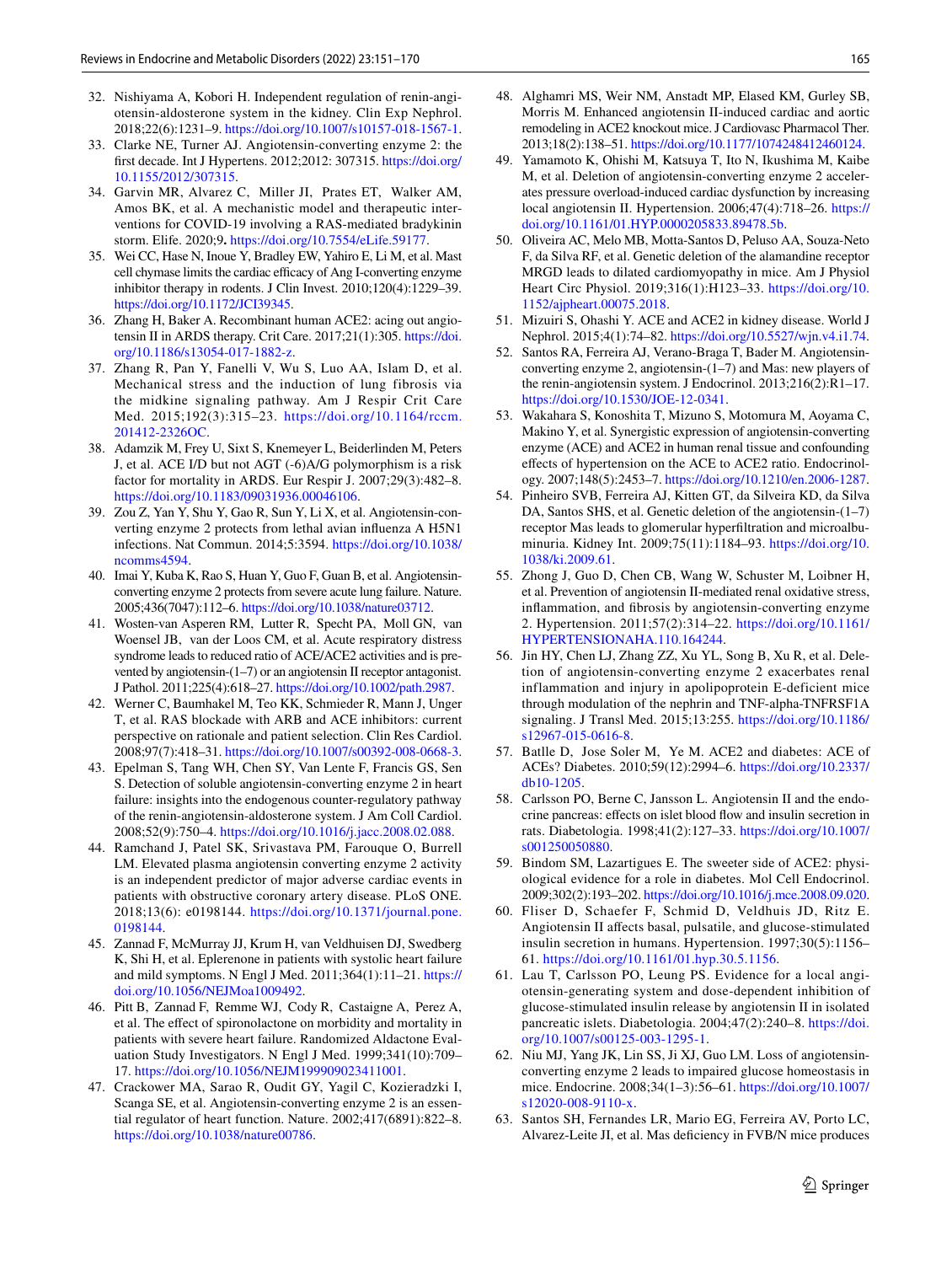marked changes in lipid and glycemic metabolism. Diabetes. 2008;57(2):340–7. <https://doi.org/10.2337/db07-0953>.

- <span id="page-15-0"></span>64. Bindom SM, Hans CP, Xia H, Boulares AH, Lazartigues E. Angiotensin I-converting enzyme type 2 (ACE2) gene therapy improves glycemic control in diabetic mice. Diabetes. 2010;59(10):2540–8. <https://doi.org/10.2337/db09-0782>.
- <span id="page-15-1"></span>65. Yuan L, Li Y, Li G, Song Y, Gong X. Ang(1–7) treatment attenuates beta-cell dysfunction by improving pancreatic microcirculation in a rat model of Type 2 diabetes. J Endocrinol Invest. 2013;36(11):931–7. [https://doi.org/10.3275/](https://doi.org/10.3275/8951) [8951](https://doi.org/10.3275/8951).
- <span id="page-15-2"></span>66. Arroja MM, Reid E, McCabe C. Therapeutic potential of the renin angiotensin system in ischaemic stroke. Exp Transl Stroke Med. 2016;8:8.<https://doi.org/10.1186/s13231-016-0022-1>.
- 67. Walther T, Olah L, Harms C, Maul B, Bader M, Hortnagl H, et al. Ischemic injury in experimental stroke depends on angiotensin II. FASEB J. 2002;16(2):169–76. [https://doi.org/10.1096/f.01-](https://doi.org/10.1096/fj.01-0601com) [0601com](https://doi.org/10.1096/fj.01-0601com).
- 68. Wakayama K, Shimamura M, Suzuki JI, Watanabe R, Koriyama H, Akazawa H, et al. Angiotensin II Peptide Vaccine Protects Ischemic Brain Through Reducing Oxidative Stress. Stroke. 2017;48(5):1362– 8. [https://doi.org/10.1161/STROKEAHA.116.016269.](https://doi.org/10.1161/STROKEAHA.116.016269)
- <span id="page-15-3"></span>69. Inaba S, Iwai M, Tomono Y, Senba I, Furuno M, Kanno H, et al. Exaggeration of focal cerebral ischemia in transgenic mice carrying human Renin and human angiotensinogen genes. Stroke. 2009;40(2):597–603. [https://doi.org/10.1161/STROKEAHA.](https://doi.org/10.1161/STROKEAHA.108.519801) [108.519801](https://doi.org/10.1161/STROKEAHA.108.519801).
- <span id="page-15-4"></span>70. Bennion DM, Haltigan E, Regenhardt RW, Steckelings UM, Sumners C. Neuroprotective mechanisms of the ACE2-angioten $sin-(1-7)$ -Mas axis in stroke. Curr Hypertens Rep. 2015;17(2):3. <https://doi.org/10.1007/s11906-014-0512-2>.
- <span id="page-15-5"></span>71. Lu J, Jiang T, Wu L, Gao L, Wang Y, Zhou F, et al. The expression of angiotensin-converting enzyme 2-angiotensin-(1–7)-Mas receptor axis are upregulated after acute cerebral ischemic stroke in rats. Neuropeptides. 2013;47(5):289–95. [https://doi.org/10.](https://doi.org/10.1016/j.npep.2013.09.002) [1016/j.npep.2013.09.002](https://doi.org/10.1016/j.npep.2013.09.002).
- <span id="page-15-6"></span>72. Mecca AP, Regenhardt RW, O'Connor TE, Joseph JP, Raizada MK, Katovich MJ, et al. Cerebroprotection by angiotensin-(1–7) in endothelin-1-induced ischaemic stroke. Exp Physiol. 2011;96(10):1084–96. [https://doi.org/10.1113/expphysiol.2011.058578.](https://doi.org/10.1113/expphysiol.2011.058578)
- <span id="page-15-7"></span>73. Garg M, Angus PW, Burrell LM, Herath C, Gibson PR, Lubel JS. Review article: the pathophysiological roles of the reninangiotensin system in the gastrointestinal tract. Aliment Pharmacol Ther. 2012;35(4):414–28. [https://doi.org/10.1111/j.1365-](https://doi.org/10.1111/j.1365-2036.2011.04971.x) [2036.2011.04971.x.](https://doi.org/10.1111/j.1365-2036.2011.04971.x)
- <span id="page-15-8"></span>74. Jin XH, Wang ZQ, Siragy HM, Guerrant RL, Carey RM. Regulation of jejunal sodium and water absorption by angiotensin subtype receptors. Am J Physiol. 1998;275(2):R515–23. [https://](https://doi.org/10.1152/ajpregu.1998.275.2.R515) [doi.org/10.1152/ajpregu.1998.275.2.R515](https://doi.org/10.1152/ajpregu.1998.275.2.R515).
- <span id="page-15-9"></span>75. Gomolak JR, Didion SP. Angiotensin II-induced endothelial dysfunction is temporally linked with increases in interleukin-6 and vascular macrophage accumulation. Front Physiol. 2014;5:396. <https://doi.org/10.3389/fphys.2014.00396>.
- <span id="page-15-14"></span>76. Shatanawi A, Romero MJ, Iddings JA, Chandra S, Umapathy NS, Verin AD, et al. Angiotensin II-induced vascular endothelial dysfunction through RhoA/Rho kinase/p38 mitogen-activated protein kinase/arginase pathway. Am J Physiol Cell Physiol. 2011;300(5):C1181–92. [https://doi.org/10.1152/ajpcell.00328.2010.](https://doi.org/10.1152/ajpcell.00328.2010)
- 77. Doughan AK, Harrison DG, Dikalov SI. Molecular mechanisms of angiotensin II-mediated mitochondrial dysfunction: linking mitochondrial oxidative damage and vascular endothelial dysfunction. Circ Res. 2008;102(4):488–96. [https://doi.org/10.1161/](https://doi.org/10.1161/CIRCRESAHA.107.162800) [CIRCRESAHA.107.162800](https://doi.org/10.1161/CIRCRESAHA.107.162800).
- <span id="page-15-12"></span>78. Pueyo ME, Michel JB. Angiotensin II receptors in endothelial cells. Gen Pharmacol. 1997;29(5):691–6. [https://doi.org/10.](https://doi.org/10.1016/s0306-3623(97)00021-9) [1016/s0306-3623\(97\)00021-9.](https://doi.org/10.1016/s0306-3623(97)00021-9)
- <span id="page-15-10"></span>79. Szabo C, Pacher P, Zsengeller Z, Vaslin A, Komjati K, Benko R, et al. Angiotensin II-mediated endothelial dysfunction: role of poly(ADP-ribose) polymerase activation. Mol Med. 2004;10(1– 6):28–35. <https://doi.org/10.2119/2004-00001.szabo>.
- <span id="page-15-11"></span>80. Gimbrone MA, Jr Garcia-Cardena G. Endothelial Cell Dysfunction and the Pathobiology of Atherosclerosis. Circ Res. 2016;118(4):620–36. [https://doi.org/10.1161/CIRCRESAHA.](https://doi.org/10.1161/CIRCRESAHA.115.306301) [115.306301.](https://doi.org/10.1161/CIRCRESAHA.115.306301)
- <span id="page-15-13"></span>81. Romero A, San Hipolito-Luengo A, Villalobos LA, Vallejo S, Valencia I, Michalska P, et al. The angiotensin-(1–7)/Mas receptor axis protects from endothelial cell senescence via klotho and Nrf2 activation. Aging Cell. 2019,18(3):e12913. [https://doi.org/](https://doi.org/10.1111/acel.12913) [10.1111/acel.12913](https://doi.org/10.1111/acel.12913).
- 82. Zhang YH, Zhang YH, Dong XF, Hao QQ, Zhou XM, Yu QT, et al. ACE2 and Ang-(1–7) protect endothelial cell function and prevent early atherosclerosis by inhibiting infammatory response. Infamm Res. 2015;64(3–4):253–60. [https://doi.org/](https://doi.org/10.1007/s00011-015-0805-1) [10.1007/s00011-015-0805-1.](https://doi.org/10.1007/s00011-015-0805-1)
- <span id="page-15-15"></span>83. Sampaio WO, Souza dos Santos RA, Faria-Silva R, da Mata Machado LT, Schifrin EL, Touyz RM. Angiotensin-(1–7) through receptor Mas mediates endothelial nitric oxide synthase activation via Akt-dependent pathways. Hypertension. 2007;49(1):185– 92. [https://doi.org/10.1161/01.HYP.0000251865.35728.2f.](https://doi.org/10.1161/01.HYP.0000251865.35728.2f)
- <span id="page-15-16"></span>84. Fraga-Silva RA, Da Silva DG, Montecucco F, Mach F, Stergiopulos N, da Silva RF, et al. The angiotensin-converting enzyme 2/angiotensin-(1–7)/Mas receptor axis: a potential target for treating thrombotic diseases. Thromb Haemost. 2012;108(6):1089–96. [https://doi.org/](https://doi.org/10.1160/TH12-06-0396) [10.1160/TH12-06-0396](https://doi.org/10.1160/TH12-06-0396).
- <span id="page-15-17"></span>85. Kucharewicz I, Pawlak R, Matys T, Pawlak D, Buczko W. Antithrombotic efect of captopril and losartan is mediated by angiotensin-(1–7). Hypertension. 2002;40(5):774–9. [https://doi.](https://doi.org/10.1161/01.hyp.0000035396.27909.40) [org/10.1161/01.hyp.0000035396.27909.40.](https://doi.org/10.1161/01.hyp.0000035396.27909.40)
- <span id="page-15-18"></span>86. Senchenkova EY, Russell J, Almeida-Paula LD, Harding JW, Granger DN. Angiotensin II-mediated microvascular thrombosis. Hypertension. 2010;56(6):1089–95. [https://doi.org/10.1161/](https://doi.org/10.1161/HYPERTENSIONAHA.110.158220) [HYPERTENSIONAHA.110.158220](https://doi.org/10.1161/HYPERTENSIONAHA.110.158220).
- <span id="page-15-19"></span>87. Satou R, Penrose H, Navar LG. Infammation as a Regulator of the Renin-Angiotensin System and Blood Pressure. Curr Hypertens Rep. 2018;20(12):100. [https://doi.org/10.1007/](https://doi.org/10.1007/s11906-018-0900-0) [s11906-018-0900-0](https://doi.org/10.1007/s11906-018-0900-0).
- <span id="page-15-24"></span>88. Crowley SD, Rudemiller NP. Immunologic Efects of the Renin-Angiotensin System. J Am Soc Nephrol. 2017;28(5):1350–61. [https://doi.org/10.1681/ASN.2016101066.](https://doi.org/10.1681/ASN.2016101066)
- <span id="page-15-21"></span>89. Guo F, Chen XL, Wang F, Liang X, Sun YX, Wang YJ. Role of angiotensin II type 1 receptor in angiotensin II-induced cytokine production in macrophages. J Interferon Cytokine Res. 2011;31(4):351–61. <https://doi.org/10.1089/jir.2010.0073>.
- <span id="page-15-22"></span>90. Simoes e Silva AC, Silveira KD, Ferreira AJ, Teixeira MM. ACE2, angiotensin-(1–7) and Mas receptor axis in infammation and fbrosis. Br J Pharmacol. 2013;169(3):477– 92. [https://doi.org/10.1111/bph.12159.](https://doi.org/10.1111/bph.12159)
- <span id="page-15-20"></span>91. Benigni A, Cassis P, Remuzzi G. Angiotensin II revisited: new roles in infammation, immunology and aging. EMBO Mol Med. 2010;2(7):247–57. [https://doi.org/10.1002/emmm.201000080.](https://doi.org/10.1002/emmm.201000080)
- <span id="page-15-23"></span>92. Suzuki Y, Ruiz-Ortega M, Lorenzo O, Ruperez M, Esteban V, Egido J. Infammation and angiotensin II. Int J Biochem Cell Biol. 2003;35(6):881–900. [https://doi.org/10.1016/s1357-](https://doi.org/10.1016/s1357-2725(02)00271-6) [2725\(02\)00271-6.](https://doi.org/10.1016/s1357-2725(02)00271-6)
- <span id="page-15-25"></span>93. Guan WJ, Ni ZY, Hu Y, Liang WH, Ou CQ, He JX, et al. Clinical Characteristics of Coronavirus Disease 2019 in China. N Engl J Med. 2020;382(18):1708–20.<https://doi.org/10.1056/NEJMoa2002032>.
- <span id="page-15-26"></span>94. Gupta A, Madhavan MV, Sehgal K, Nair N, Mahajan S, Sehrawat TS, et al. Extrapulmonary manifestations of COVID-19. Nat Med. 2020;26(7):1017–32. [https://doi.org/10.1038/](https://doi.org/10.1038/s41591-020-0968-3) [s41591-020-0968-3](https://doi.org/10.1038/s41591-020-0968-3).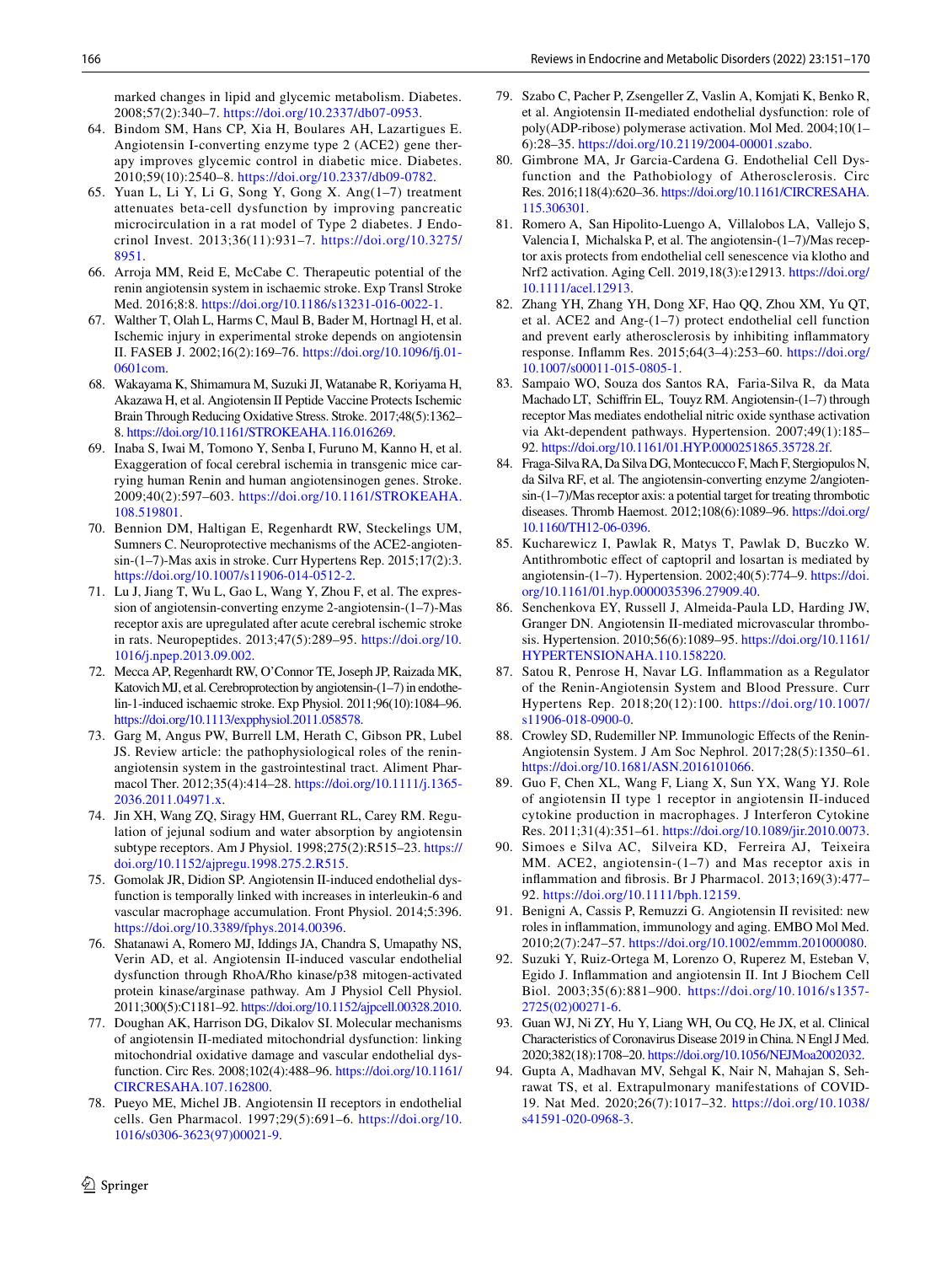- <span id="page-16-0"></span>95. Lei Y, Zhang J, Schiavon CR, He M, Chen L, Shen H, et al. SARS-CoV-2 Spike Protein Impairs Endothelial Function via Downregulation of ACE2. Circ Res. 2021. [https://doi.org/10.](https://doi.org/10.1161/CIRCRESAHA.121.318902) [1161/CIRCRESAHA.121.318902.](https://doi.org/10.1161/CIRCRESAHA.121.318902)
- <span id="page-16-1"></span>96. Jin Y, Ji W, Yang H, Chen S, Zhang W, Duan G. Endothelial activation and dysfunction in COVID-19: from basic mechanisms to potential therapeutic approaches. Signal Transduct Target Ther. 2020;5(1):293.<https://doi.org/10.1038/s41392-020-00454-7>.
- <span id="page-16-2"></span>97. Gavriilaki E, Anyfanti P, Gavriilaki M, Lazaridis A, Douma S, Gkaliagkousi E. Endothelial Dysfunction in COVID-19: Lessons Learned from Coronaviruses. Curr Hypertens Rep. 2020;22(9):63.<https://doi.org/10.1007/s11906-020-01078-6>.
- <span id="page-16-3"></span>98. Janssen NAF, Grondman I, de Nooijer AH, Boahen CK, Koeken V, Matzaraki V, et al. Dysregulated innate and adaptive immune responses discriminate disease severity in COVID-19. J Infect Dis. 2021.<https://doi.org/10.1093/infdis/jiab065>.
- 99. Fajgenbaum DC, June CH. Cytokine Storm. N Engl J Med. 2020;383(23):2255–73. [https://doi.org/10.1056/NEJMra2026131.](https://doi.org/10.1056/NEJMra2026131)
- <span id="page-16-9"></span>100. Kaneko N, Kuo HH, Boucau J, Farmer JR, Allard-Chamard H, Mahajan VS, et al. Loss of Bcl-6-Expressing T Follicular Helper Cells and Germinal Centers in COVID-19. Cell. 2020;183(1):143– 157 e13.<https://doi.org/10.1016/j.cell.2020.08.025>.
- <span id="page-16-4"></span>101. Janiuk K, Jablonska E, Garley M. Signifcance of NETs Formation in COVID-19. Cells. 2021;10(1). [https://doi.org/10.3390/](https://doi.org/10.3390/cells10010151) [cells10010151.](https://doi.org/10.3390/cells10010151)
- <span id="page-16-5"></span>102. Hirano T, Murakami M. COVID-19: A New Virus, but a Familiar Receptor and Cytokine Release Syndrome. Immunity. 2020;52(5):731–3. [https://doi.org/10.1016/j.immuni.2020.04.003.](https://doi.org/10.1016/j.immuni.2020.04.003)
- <span id="page-16-6"></span>103. Okamoto H, Ichikawa N. The pivotal role of the angiotensin-II-NF-kappaB axis in the development of COVID-19 pathophysiology. Hypertens Res. 2021;44(1):126–8. [https://doi.org/10.1038/](https://doi.org/10.1038/s41440-020-00560-7) [s41440-020-00560-7.](https://doi.org/10.1038/s41440-020-00560-7)
- <span id="page-16-7"></span>104. Almyroudis NG, Grimm MJ, Davidson BA, Rohm M, Urban CF, Segal BH. NETosis and NADPH oxidase: at the intersection of host defense, infammation, and injury. Front Immunol. 2013;4:45. [https://doi.org/10.3389/fmmu.2013.00045](https://doi.org/10.3389/fimmu.2013.00045).
- <span id="page-16-8"></span>105. Hazan-Halevy I, Levy T, Wolak T, Lubarsky I, Levy R, Paran E. Stimulation of NADPH oxidase by angiotensin II in human neutrophils is mediated by ERK, p38 MAP-kinase and cytosolic phospholipase A2. J Hypertens. 2005;23(6):1183–90. [https://doi.](https://doi.org/10.1097/01.hjh.0000170381.53955.68) [org/10.1097/01.hjh.0000170381.53955.68.](https://doi.org/10.1097/01.hjh.0000170381.53955.68)
- <span id="page-16-10"></span>106. Huang C, Melnick A. Mechanisms of action of BCL6 during germinal center B cell development. Sci China Life Sci. 2015;58(12):1226–32. [https://doi.org/10.1007/](https://doi.org/10.1007/s11427-015-4919-z) [s11427-015-4919-z.](https://doi.org/10.1007/s11427-015-4919-z)
- 107. Chen D, Zang YH, Qiu Y, Zhang F, Chen AD, Wang JJ, et al. BCL6 Attenuates Proliferation and Oxidative Stress of Vascular Smooth Muscle Cells in Hypertension. Oxid Med Cell Longev. 2019;2019:5018410. [https://doi.org/10.1155/2019/5018410.](https://doi.org/10.1155/2019/5018410)
- <span id="page-16-11"></span>108. Chen D, Xiong XQ, Zang YH, Tong Y, Zhou B, Chen Q, et al. BCL6 attenuates renal infammation via negative regulation of NLRP3 transcription. Cell Death Dis. 2017;8(10): e3156. [https://](https://doi.org/10.1038/cddis.2017.567) [doi.org/10.1038/cddis.2017.567](https://doi.org/10.1038/cddis.2017.567).
- <span id="page-16-12"></span>109. Hui DS, Wong PC, Wang C. SARS: clinical features and diagnosis. Respirology. 2003;8(Suppl):S20–4. [https://doi.org/10.1046/j.](https://doi.org/10.1046/j.1440-1843.2003.00520.x) [1440-1843.2003.00520.x](https://doi.org/10.1046/j.1440-1843.2003.00520.x).
- <span id="page-16-13"></span>110. Zhu Z, Lian X, Su X, Wu W, Marraro GA, Zeng Y. From SARS and MERS to COVID-19: a brief summary and comparison of severe acute respiratory infections caused by three highly pathogenic human coronaviruses. Respir Res. 2020;21(1):224. [https://](https://doi.org/10.1186/s12931-020-01479-w) [doi.org/10.1186/s12931-020-01479-w](https://doi.org/10.1186/s12931-020-01479-w).
- <span id="page-16-14"></span>111. Daly JL, Simonetti B, Klein K, Chen KE, Williamson MK, Anton-Plagaro C, et al. Neuropilin-1 is a host factor for SARS-CoV-2 infection. Science. 2020;370(6518):861–5. [https://doi.](https://doi.org/10.1126/science.abd3072) [org/10.1126/science.abd3072.](https://doi.org/10.1126/science.abd3072)
- 112. Wei C, Wan L, Yan Q, Wang X, Zhang J, Yang X, et al. HDL-
- scavenger receptor B type 1 facilitates SARS-CoV-2 entry. Nat Metab. 2020;2(12):1391–400. [https://doi.org/10.1038/](https://doi.org/10.1038/s42255-020-00324-0) [s42255-020-00324-0.](https://doi.org/10.1038/s42255-020-00324-0)
- <span id="page-16-15"></span>113. Wang K, Chen W, Zhang Z, Deng Y, Lian JQ, Du P, et al. CD147-spike protein is a novel route for SARS-CoV-2 infection to host cells. Signal Transduct Target Ther. 2020;5(1):283. [https://doi.org/10.1038/s41392-020-00426-x.](https://doi.org/10.1038/s41392-020-00426-x)
- <span id="page-16-16"></span>114. Wang Y, Wang E, Zhang Y, Madamsetty VS, Ji B, Radisky DC, et al. Neuropilin-1 maintains dimethylarginine dimethylaminohydrolase 1 expression in endothelial cells, and contributes to protection from angiotensin II-induced hypertension. FASEB J. 2019;33(1):494–500. [https://doi.org/10.1096/f.201800499R.](https://doi.org/10.1096/fj.201800499R)
- 115. Pilon A, Martin G, Bultel-Brienne S, Junquero D, Delhon A, Fruchart JC, et al. Regulation of the scavenger receptor BI and the LDL receptor by activators of aldosterone production, angiotensin II and PMA, in the human NCI-H295R adrenocortical cell line. Biochim Biophys Acta. 2003;1631(3):218–28. [https://doi.](https://doi.org/10.1016/s1388-1981(03)00020-9) [org/10.1016/s1388-1981\(03\)00020-9](https://doi.org/10.1016/s1388-1981(03)00020-9).
- 116. Yvan-Charvet L, Bobard A, Bossard P, Massiera F, Rousset X, Ailhaud G, et al. *In vivo* evidence for a role of adipose tissue SR-BI in the nutritional and hormonal regulation of adiposity and cholesterol homeostasis. Arterioscler Thromb Vasc Biol. 2007;27(6):1340–5. [https://doi.org/10.1161/ATVBAHA.106.](https://doi.org/10.1161/ATVBAHA.106.136382) [136382](https://doi.org/10.1161/ATVBAHA.106.136382).
- 117. Ru NY, Cui LB, Jiao B, Zhang L, Jiang S, Yu ZB. Glycosylated CD147 reduces myocardial collagen cross-linking in cardiac hypertrophy. J Cell Biochem. 2018;119(10):8022–34. [https://](https://doi.org/10.1002/jcb.26713) [doi.org/10.1002/jcb.26713.](https://doi.org/10.1002/jcb.26713)
- <span id="page-16-17"></span>118. Su H, Li J, Chen T, Li N, Xiao J, Wang S, et al. Melatonin attenuates angiotensin II-induced cardiomyocyte hypertrophy through the CyPA/CD147 signaling pathway. Mol Cell Biochem. 2016;422(1–2):85–95. [https://doi.org/10.1007/](https://doi.org/10.1007/s11010-016-2808-9) [s11010-016-2808-9](https://doi.org/10.1007/s11010-016-2808-9).
- <span id="page-16-18"></span>119. Zipeto D, Palmeira JDF, Arganaraz GA, Arganaraz ER. ACE2/ ADAM17/TMPRSS2 Interplay May Be the Main Risk Factor for COVID-19. Front Immunol. 2020;11: 576745. [https://doi.org/10.](https://doi.org/10.3389/fimmu.2020.576745) [3389/fmmu.2020.576745.](https://doi.org/10.3389/fimmu.2020.576745)
- <span id="page-16-19"></span>120. Patel VB, Clarke N, Wang Z, Fan D, Parajuli N, Basu R, et al. Angiotensin II induced proteolytic cleavage of myocardial ACE2 is mediated by TACE/ADAM-17: a positive feedback mechanism in the RAS. J Mol Cell Cardiol. 2014;66:167–76. [https://doi.org/](https://doi.org/10.1016/j.yjmcc.2013.11.017) [10.1016/j.yjmcc.2013.11.017.](https://doi.org/10.1016/j.yjmcc.2013.11.017)
- <span id="page-16-20"></span>121. Patel SK, Juno JA, Lee WS, Wragg KM, Hogarth PM, Kent SJ, et al. Plasma ACE2 activity is persistently elevated following SARS-CoV-2 infection: implications for COVID-19 pathogenesis and consequences. Eur Respir J. 2021. [https://doi.org/10.](https://doi.org/10.1183/13993003.03730-2020) [1183/13993003.03730-2020](https://doi.org/10.1183/13993003.03730-2020).
- <span id="page-16-21"></span>122. Lew RA, Warner FJ, Hanchapola I, Yarski MA, Ramchand J, Burrell LM, et al. Angiotensin-converting enzyme 2 catalytic activity in human plasma is masked by an endogenous inhibitor. Exp Physiol. 2008;93(5):685–93. [https://doi.org/10.1113/](https://doi.org/10.1113/expphysiol.2007.040352) [expphysiol.2007.040352.](https://doi.org/10.1113/expphysiol.2007.040352)
- <span id="page-16-22"></span>123. Yeung ML, Teng JLL, Jia L, Zhang C, Huang C, Cai JP, et al. Soluble ACE2-mediated cell entry of SARS-CoV-2 via interaction with proteins related to the renin-angiotensin system. Cell. 2021.<https://doi.org/10.1016/j.cell.2021.02.053>.
- <span id="page-16-23"></span>124. Huang C, Wang Y, Li X, Ren L, Zhao J, Hu Y, et al. Clinical features of patients infected with 2019 novel coronavirus in Wuhan, China. Lancet. 2020;395(10223):497–506. [https://doi.](https://doi.org/10.1016/S0140-6736(20)30183-5) [org/10.1016/S0140-6736\(20\)30183-5.](https://doi.org/10.1016/S0140-6736(20)30183-5)
- 125. Wolff D, Nee S, Hickey NS, Marschollek M. Risk factors for Covid-19 severity and fatality: a structured literature review. Infection. 2021;49(1):15–28. [https://doi.org/10.1007/](https://doi.org/10.1007/s15010-020-01509-1) [s15010-020-01509-1.](https://doi.org/10.1007/s15010-020-01509-1)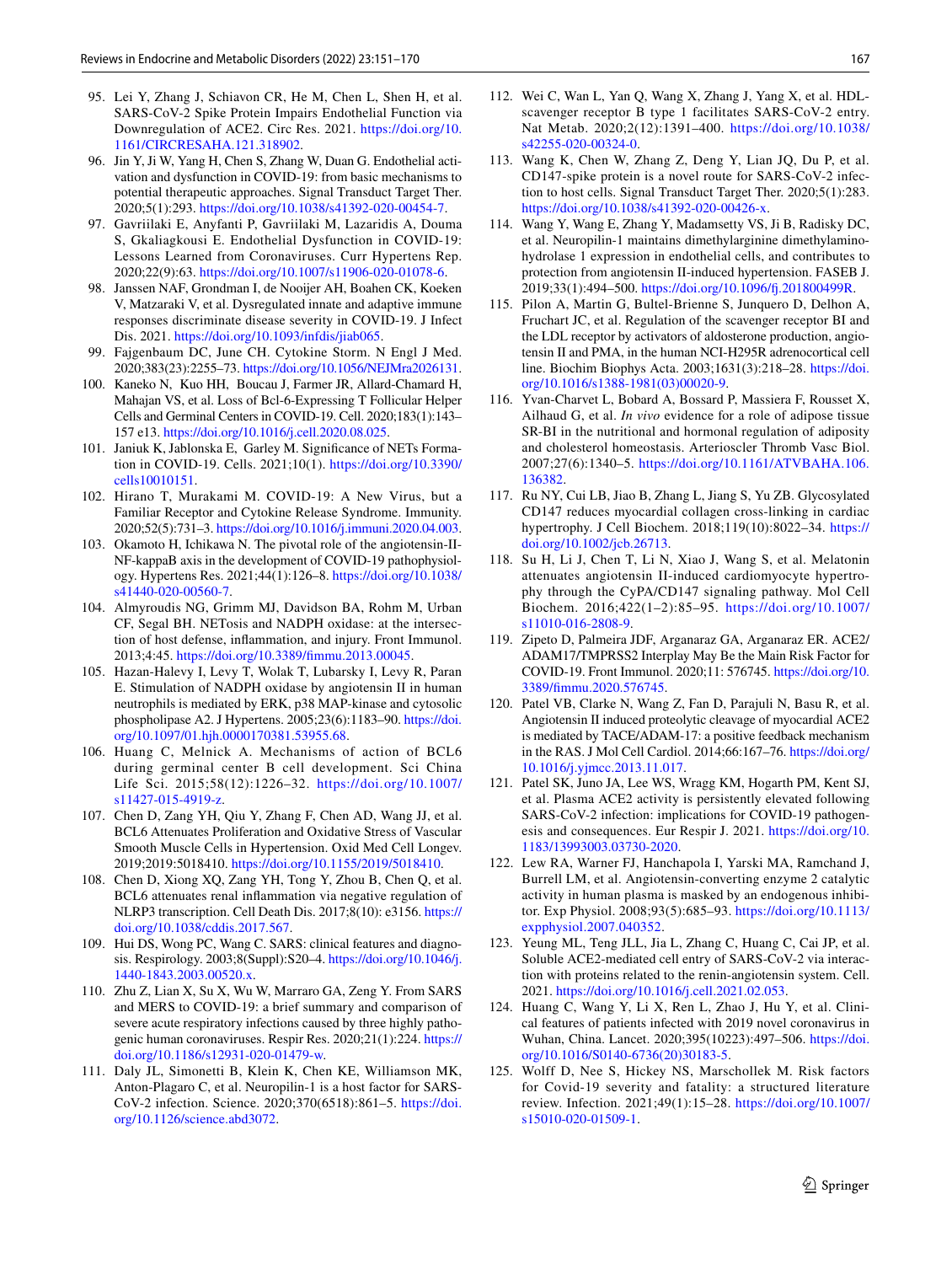- 126. Zhu L, She ZG, Cheng X, Qin JJ, Zhang XJ, Cai J et al. Association of Blood Glucose Control and Outcomes in Patients with COVID-19 and Pre-existing Type 2 Diabetes. Cell Metab. 2020;31(6):1068–1077 e3. [https://doi.org/10.1016/j.cmet.](https://doi.org/10.1016/j.cmet.2020.04.021) [2020.04.021](https://doi.org/10.1016/j.cmet.2020.04.021).
- <span id="page-17-0"></span>127. Hutchings N, Babalyan V, Baghdasaryan S, Qefoyan M, Sargsyants N, Aghajanova E, et al. Patients hospitalized with COVID-19 have low levels of 25-hydroxyvitamin D. Endocrine. 2021;71(2):267–9. [https://doi.org/10.1007/s12020-020-02597-7.](https://doi.org/10.1007/s12020-020-02597-7)
- <span id="page-17-1"></span>128. Lakatta EG. The reality of getting old. Nat Rev Cardiol. 2018;15(9):499–500.<https://doi.org/10.1038/s41569-018-0068-y>.
- 129. Abadir PM. The frail renin-angiotensin system. Clin Geriatr Med. 2011;27(1):53–65. [https://doi.org/10.1016/j.cger.2010.08.004.](https://doi.org/10.1016/j.cger.2010.08.004)
- 130. Ferrario CM. Role of angiotensin II in cardiovascular disease therapeutic implications of more than a century of research. J Renin Angiotensin Aldosterone Syst. 2006;7(1):3–14. [https://doi.](https://doi.org/10.3317/jraas.2006.003) [org/10.3317/jraas.2006.003](https://doi.org/10.3317/jraas.2006.003).
- 131. Ribeiro-Oliveira A, Jr Nogueira AI, Pereira RM, Boas WW, Dos Santos RA, Simoes e Silva AC. The renin-angiotensin system and diabetes: an update. Vasc Health Risk Manag. 2008;4(4):787–803.
- <span id="page-17-2"></span>132. Ramalingam L, Menikdiwela K, LeMieux M, Dufour JM, Kaur G, Kalupahana N, et al. The renin angiotensin system, oxidative stress and mitochondrial function in obesity and insulin resistance. Biochim Biophys Acta Mol Basis Dis. 2017;1863(5):1106– 14. [https://doi.org/10.1016/j.bbadis.2016.07.019.](https://doi.org/10.1016/j.bbadis.2016.07.019)
- <span id="page-17-3"></span>133. Mishra JS, More AS, Gopalakrishnan K, Kumar S. Testosterone plays a permissive role in angiotensin II-induced hypertension and cardiac hypertrophy in male rats. Biol Reprod. 2019;100(1):139–48. [https://doi.org/10.1093/biolre/ioy179.](https://doi.org/10.1093/biolre/ioy179)
- 134. Mishra JS, Hankins GD, Kumar S. Testosterone downregulates angiotensin II type-2 receptor via androgen receptormediated ERK1/2 MAP kinase pathway in rat aorta*.* J Renin Angiotensin Aldosterone Syst. 2016;17(4). [https://doi.org/10.](https://doi.org/10.1177/1470320316674875) [1177/1470320316674875](https://doi.org/10.1177/1470320316674875).
- <span id="page-17-13"></span>135. Dalpiaz PL, Lamas AZ, Caliman IF, Ribeiro RF Jr, Abreu GR, Moyses MR, et al. Sex Hormones Promote Opposite Efects on ACE and ACE2 Activity, Hypertrophy and Cardiac Contractility in Spontaneously Hypertensive Rats. PLoS ONE. 2015;10(5): e0127515. <https://doi.org/10.1371/journal.pone.0127515>.
- <span id="page-17-5"></span>136. Sullivan JC. Sex and the renin-angiotensin system: inequality between the sexes in response to RAS stimulation and inhibition. Am J Physiol Regul Integr Comp Physiol. 2008;294(4):R1220–6. <https://doi.org/10.1152/ajpregu.00864.2007>.
- <span id="page-17-6"></span>137. Andersen LB, Przybyl L, Haase N, von Versen-Hoynck F, Qadri F, Jorgensen JS, et al. Vitamin D depletion aggravates hypertension and target-organ damage*.* J Am Heart Assoc. 2015;4(2). <https://doi.org/10.1161/JAHA.114.001417>.
- 138. Li YC, Kong J, Wei M, Chen ZF, Liu SQ, Cao LP. 1,25-Dihydroxyvitamin D(3) is a negative endocrine regulator of the renin-angiotensin system. J Clin Invest. 2002;110(2):229–38. [https://doi.org/10.1172/JCI15219.](https://doi.org/10.1172/JCI15219)
- 139. Cui C, Xu P, Li G, Qiao Y, Han W, Geng C, et al. Vitamin D receptor activation regulates microglia polarization and oxidative stress in spontaneously hypertensive rats and angiotensin II-exposed microglial cells: Role of renin-angiotensin system. Redox Biol. 2019;26: 101295. <https://doi.org/10.1016/j.redox.2019.101295>.
- <span id="page-17-4"></span>140. Xu J, Yang J, Chen J, Luo Q, Zhang Q, Zhang H. Vitamin D alleviates lipopolysaccharideinduced acute lung injury via regulation of the reninangiotensin system. Mol Med Rep. 2017;16(5):7432– 8. [https://doi.org/10.3892/mmr.2017.7546.](https://doi.org/10.3892/mmr.2017.7546)
- <span id="page-17-7"></span>141. Roca-Ho, H, Riera M, Palau V, Pascual J, Soler MJ. Characterization of ACE and ACE2 Expression within Diferent Organs of the NOD Mouse*.* Int J Mol Sci, 2017;18**.**(3). [https://doi.org/](https://doi.org/10.3390/ijms18030563) [10.3390/ijms18030563.](https://doi.org/10.3390/ijms18030563)
- <span id="page-17-8"></span>142. Khoury EE, Knaney Y, Fokra A, Kinaneh S, Azzam Z, Heyman SN, et al. Pulmonary, cardiac and renal distribution of ACE2,

furin, TMPRSS2 and ADAM17 in rats with heart failure: Potential implication for COVID-19 disease. J Cell Mol Med. 2021. [https://doi.org/10.1111/jcmm.16310.](https://doi.org/10.1111/jcmm.16310)

- <span id="page-17-9"></span>143. Bunyavanich S, Do A, Vicencio A. Nasal Gene Expression of Angiotensin-Converting Enzyme 2 in Children and Adults. JAMA. 2020;323(23):2427–9. [https://doi.org/10.1001/jama.](https://doi.org/10.1001/jama.2020.8707) [2020.8707](https://doi.org/10.1001/jama.2020.8707).
- <span id="page-17-10"></span>144. Wark PAB, Pathinayake PS, Kaiko G, Nichol K, Ali A, Chen L, et al. ACE2 expression is elevated in airway epithelial cells from older and male healthy individuals but reduced in asthma. Respirology. 2021. [https://doi.org/10.1111/resp.14003.](https://doi.org/10.1111/resp.14003)
- <span id="page-17-11"></span>145. Chen, J, Jiang Q, Xia X, Liu K, Yu Z, Tao W, et al. Individual variation of the SARS-CoV-2 receptor ACE2 gene expression and regulation*.* Aging Cell. 2020;19(7). [https://doi.org/10.1111/](https://doi.org/10.1111/acel.13168) [acel.13168](https://doi.org/10.1111/acel.13168).
- <span id="page-17-12"></span>146. Emilsson V, Gudmundsson EF, Aspelund T, Jonsson BG, Gudjonsson A, Launer LJ, et al. ACE2 levels are altered in comorbidities linked to severe outcome in COVID-19*.* medRxiv. 2020.<https://doi.org/10.1101/2020.06.04.20122044>.
- <span id="page-17-14"></span>147. Brosnihan KB, Senanayake PS, Li P, Ferrario CM. Bi-directional actions of estrogen on the renin-angiotensin system. Braz J Med Biol Res. 1999;32(4):373–81. [https://doi.org/10.1590/s0100-](https://doi.org/10.1590/s0100-879x1999000400001) [879x1999000400001.](https://doi.org/10.1590/s0100-879x1999000400001)
- 148. Sullivan JC, Bhatia K, Yamamoto T, Elmarakby AA. Angiotensin (1–7) receptor antagonism equalizes angiotensin II-induced hypertension in male and female spontaneously hypertensive rats. Hypertension. 2010;56(4):658–66. [https://doi.org/10.1161/](https://doi.org/10.1161/HYPERTENSIONAHA.110.153668) [HYPERTENSIONAHA.110.153668](https://doi.org/10.1161/HYPERTENSIONAHA.110.153668).
- <span id="page-17-15"></span>149. O'Donnell E, Floras JS, Harvey PJ. Estrogen status and the renin angiotensin aldosterone system. Am J Physiol Regul Integr Comp Physiol. 2014;307(5):R498-500. [https://doi.org/10.1152/ajpregu.](https://doi.org/10.1152/ajpregu.00182.2014) [00182.2014](https://doi.org/10.1152/ajpregu.00182.2014).
- <span id="page-17-16"></span>150. Mancia G, Rea F, Ludergnani M, Apolone G, Corrao G. Renin-Angiotensin-Aldosterone System Blockers and the Risk of Covid-19. N Engl J Med. 2020;382(25):2431–40. [https://doi.](https://doi.org/10.1056/NEJMoa2006923) [org/10.1056/NEJMoa2006923](https://doi.org/10.1056/NEJMoa2006923).
- <span id="page-17-18"></span>151. Mehra MR, Desai SS, Kuy S, Henry TD, Patel AN. Cardiovascular Disease, Drug Therapy, and Mortality in Covid-19. N Engl J Med. 2020;382(25): e102. [https://doi.org/10.1056/NEJMoa2007621.](https://doi.org/10.1056/NEJMoa2007621)
- <span id="page-17-23"></span>152. Flacco ME, Acuti Martellucci C, Bravi F, Parruti G, Cappadona R, Mascitelli A, et al. Treatment with ACE inhibitors or ARBs and risk of severe/lethal COVID-19: a meta-analysis. Heart. 2020;106(19):1519– 1524. [https://doi.org/10.1136/heartjnl-2020-317336.](https://doi.org/10.1136/heartjnl-2020-317336)
- <span id="page-17-19"></span>153. Yokoyama Y, Aikawa T, Takagi H, Briasoulis A, Kuno T. Association of renin-angiotensin-aldosterone system inhibitors with mortality and testing positive of COVID-19: Meta-analysis. J Med Virol. 2021;93(4):2084–9.<https://doi.org/10.1002/jmv.26588>.
- <span id="page-17-22"></span>154. Salah HM, Calcaterra G, Mehta JL. Renin-Angiotensin System Blockade and Mortality in Patients With Hypertension and COVID-19 Infection. J Cardiovasc Pharmacol Ther. 2020;25(6):503–7. <https://doi.org/10.1177/1074248420947628>.
- <span id="page-17-20"></span>155. Ren L, Yu S, Xu W, Overton JL, Chiamvimonvat N, Thai PN. Lack of association of antihypertensive drugs with the risk and severity of COVID-19: A meta-analysis. J Cardiol. 2021;77(5):482–91. [https://doi.org/10.1016/j.jjcc.2020.10.015.](https://doi.org/10.1016/j.jjcc.2020.10.015)
- <span id="page-17-17"></span>156. Lee MMY, Docherty KF, Sattar N, Mehta N, Kalra A, Nowacki AS, et al. Renin-angiotensin system blockers, risk of SARS-CoV-2 infection and outcomes fromCoViD-19: systematic review and meta-analysis. Eur Heart J Cardiovasc Pharmacother. 2020.<https://doi.org/10.1093/ehjcvp/pvaa138>.
- <span id="page-17-21"></span>157. An J, Wei R, Zhou H, Luong TQ, Gould MK, Mefford MT, et al. Angiotensin-Converting Enzyme Inhibitors or Angiotensin Receptor Blockers Use and COVID-19 Infection Among 824 650 Patients With Hypertension From a US Integrated Healthcare System. J Am Heart Assoc. 2021;10(3): e019669. [https://](https://doi.org/10.1161/JAHA.120.019669) [doi.org/10.1161/JAHA.120.019669](https://doi.org/10.1161/JAHA.120.019669).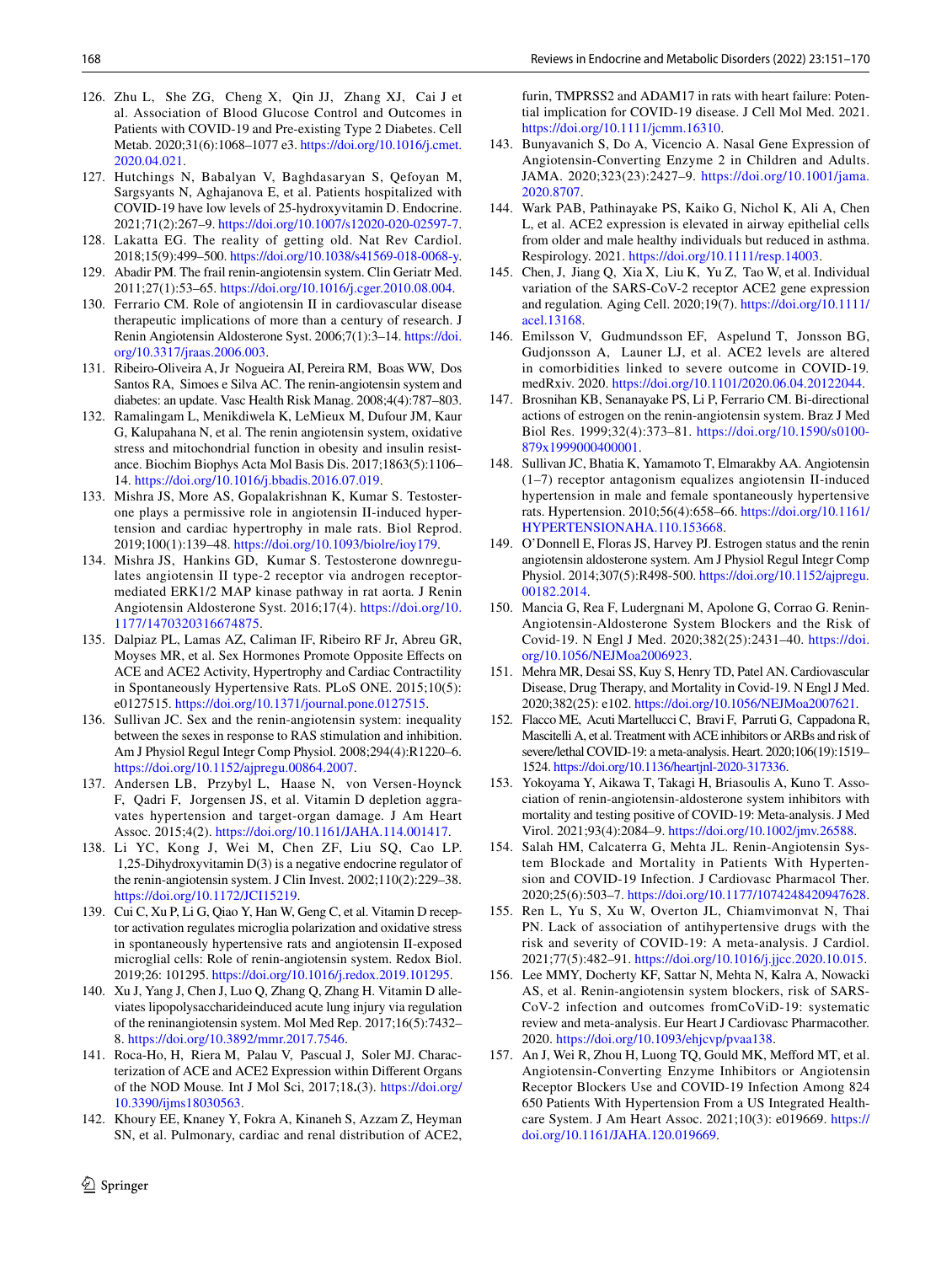- <span id="page-18-3"></span>158. Lopes RD, Macedo AVS, de Barros ESPGM, Moll-Bernardes RJ, Dos Santos TM, Mazza L, et al. Efect of Discontinuing vs Continuing Angiotensin-Converting Enzyme Inhibitors and Angiotensin II Receptor Blockers on Days Alive and Out of the Hospital in Patients Admitted With COVID-19: A Randomized Clinical Trial*.* JAMA. 2021;325(3):254–264. [https://doi.org/10.](https://doi.org/10.1001/jama.2020.25864) [1001/jama.2020.25864.](https://doi.org/10.1001/jama.2020.25864)
- <span id="page-18-1"></span>159. Semenzato L, Botton J, Drouin J, Baricault B, Vabre C, Cuenot F, et al. Antihypertensive Drugs and COVID-19 Risk: A Cohort Study of 2 Million Hypertensive Patients. Hypertension. 2021;77(3):833– 42.<https://doi.org/10.1161/HYPERTENSIONAHA.120.16314>.
- <span id="page-18-0"></span>160. Morales DR, Conover MM, You SC, Pratt N, Kostka K, Duarte-Salles T, et al. Renin-angiotensin system blockers and susceptibility to COVID-19: an international, open science, cohort analysis. Lancet Digit Health. 2021;3(2):e98–114. [https://doi.](https://doi.org/10.1016/S2589-7500(20)30289-2) [org/10.1016/S2589-7500\(20\)30289-2.](https://doi.org/10.1016/S2589-7500(20)30289-2)
- <span id="page-18-2"></span>161. Becari C, Oliveira EB, Salgado MC. Alternative pathways for angiotensin II generation in the cardiovascular system. Braz J Med Biol Res. 2011;44(9):914–9. [https://doi.org/10.1590/s0100-](https://doi.org/10.1590/s0100-879x2011007500093) [879x2011007500093](https://doi.org/10.1590/s0100-879x2011007500093).
- <span id="page-18-4"></span>162. Motta Junior JDS, Miggiolaro A, Nagashima S, de Paula CBV, Baena CP, Scharfstein J, et al. Mast Cells in Alveolar Septa of COVID-19 Patients: A Pathogenic Pathway That May Link Interstitial Edema to Immunothrombosis*.* Front Immunol. 2020;11:574862. [https://doi.org/10.3389/fmmu.2020.574862.](https://doi.org/10.3389/fimmu.2020.574862)
- <span id="page-18-5"></span>163. Cure E, Ilcol TB, Cumhur Cure M. Angiotensin II, III, and IV may be important in the progression of COVID-19*.* J Renin Angiotensin Aldosterone Syst. 2020;21(4):1470320320972019 . [https://doi.org/10.1177/1470320320972019.](https://doi.org/10.1177/1470320320972019)
- <span id="page-18-6"></span>164. Numaguchi Y, Ishii M, Kubota R, Morita Y, Yamamoto K, Matsushita T, et al. Ablation of angiotensin IV receptor attenuates hypofibrinolysis via PAI-1 downregulation and reduces occlusive arterial thrombosis. Arterioscler Thromb Vasc Biol. 2009;29(12):2102–8. [https://doi.org/10.1161/ATVBAHA.109.](https://doi.org/10.1161/ATVBAHA.109.195057) [195057](https://doi.org/10.1161/ATVBAHA.109.195057).
- <span id="page-18-7"></span>165. Group, R.C., P. Horby, W.S. Lim, J.R. Emberson, M. Mafham, J.L. Bell, et al. Dexamethasone in Hospitalized Patients with Covid-19. N Engl J Med. 2021;384(8):693–704. [https://doi.org/](https://doi.org/10.1056/NEJMoa2021436) [10.1056/NEJMoa2021436](https://doi.org/10.1056/NEJMoa2021436).
- <span id="page-18-8"></span>166. Ayari H, Legedz L, Cerutti C, Lantelme P, Feugier P, Gustin MP, et al. Mutual amplifcation of corticosteroids and angiotensin systems in human vascular smooth muscle cells and carotid atheroma. J Mol Med (Berl). 2014;92(11):1201–8. [https://doi.org/](https://doi.org/10.1007/s00109-014-1193-7) [10.1007/s00109-014-1193-7.](https://doi.org/10.1007/s00109-014-1193-7)
- 167. Fishel RS, Eisenberg S, Shai SY, Redden RA, Bernstein KE, Berk BC. Glucocorticoids induce angiotensin-converting enzyme expression in vascular smooth muscle. Hypertension. 1995;25(3):343–9. [https://doi.org/10.1161/01.hyp.25.3.343.](https://doi.org/10.1161/01.hyp.25.3.343)
- <span id="page-18-9"></span>168. Ullian ME. The role of corticosteriods in the regulation of vascular tone. Cardiovasc Res. 1999;41(1):55–64. [https://doi.org/](https://doi.org/10.1016/s0008-6363(98)00230-2) [10.1016/s0008-6363\(98\)00230-2](https://doi.org/10.1016/s0008-6363(98)00230-2).
- <span id="page-18-10"></span>169. Santoro T, Azevedo CT, PMR ES, Martins MA, Carvalho VF. Glucocorticoids decrease the numbers and activation of mast cells by inducing the transactivation receptors of AGEs. J Leukoc Biol. 2019;105(1):131–142. [https://doi.org/10.1002/JLB.](https://doi.org/10.1002/JLB.3A0917-364RR) [3A0917-364RR](https://doi.org/10.1002/JLB.3A0917-364RR).
- <span id="page-18-11"></span>170. Borson DB, Gruenert DC. Glucocorticoids induce neutral endopeptidase in transformed human tracheal epithelial cells. Am J Physiol. 1991;260(2 Pt 1):L83–9. [https://doi.org/10.1152/ajplung.](https://doi.org/10.1152/ajplung.1991.260.2.L83) [1991.260.2.L83](https://doi.org/10.1152/ajplung.1991.260.2.L83).
- 171. Graf K, Schaper C, Grafe M, Fleck E, Kunkel G. Glucocorticoids and protein kinase C regulate neutral endopeptidase 24.11 in human vascular smooth muscle cells. Basic Res Cardiol. 1998;93(1):11–7.<https://doi.org/10.1007/s003950050056>.
- 172. Zhang Y, Adner M, Cardell LO. Glucocorticoids suppress transcriptional up-regulation of bradykinin receptors in a murine *in*

*vitro* model of chronic airway infammation. Clin Exp Allergy. 2005;35(4):531–8. [https://doi.org/10.1111/j.1365-2222.2005.](https://doi.org/10.1111/j.1365-2222.2005.02207.x) [02207.x.](https://doi.org/10.1111/j.1365-2222.2005.02207.x)

- <span id="page-18-12"></span>173. Schmidlin F, Scherrer D, Landry Y, Gies JP. Glucocorticoids inhibit the bradykinin B2 receptor increase induced by interleukin-1beta in human bronchial smooth muscle cells. Eur J Pharmacol. 1998;354(1):R7-8. [https://doi.org/10.1016/s0014-](https://doi.org/10.1016/s0014-2999(98)00478-6) [2999\(98\)00478-6.](https://doi.org/10.1016/s0014-2999(98)00478-6)
- <span id="page-18-13"></span>174. Auphan N, DiDonato JA, Rosette C, Helmberg A, Karin M. Immunosuppression by glucocorticoids: inhibition of NF-kappa B activity through induction of I kappa B synthesis. Science. 1995;270(5234):286–90. [https://doi.org/10.1126/science.270.](https://doi.org/10.1126/science.270.5234.286) [5234.286.](https://doi.org/10.1126/science.270.5234.286)
- <span id="page-18-14"></span>175. Chow JH, Khanna AK, Kethireddy S, Yamane D, Levine A, Jackson AM, et al. Aspirin use is associated with decreased mechanical ventilation, intensive care unit admission, and inhospital mortality in hospitalized patients with coronavirus disease 2019. Anesth Analg. 2021;132(4):930–41. [https://doi.org/](https://doi.org/10.1213/ANE.0000000000005292) [10.1213/ANE.0000000000005292](https://doi.org/10.1213/ANE.0000000000005292).
- <span id="page-18-15"></span>176. Zhang F, Lu M, Wang H, Ren T. Aspirin attenuates angiotensin II-induced infammation in bone marrow mesenchymal stem cells via the inhibition of ERK1/2 and NF-kappaB activation. Biomed Rep. 2013;1(6):930–4. [https://doi.org/10.3892/br.2013.160.](https://doi.org/10.3892/br.2013.160)
- 177. Husain S, Andrews NP, Mulcahy D, Panza JA, Quyyumi AA. Aspirin improves endothelial dysfunction in atherosclerosis. Circulation. 1998;97(8):716–20. [https://doi.org/10.1161/01.cir.97.8.](https://doi.org/10.1161/01.cir.97.8.716) [716.](https://doi.org/10.1161/01.cir.97.8.716)
- 178. Monobe H, Yamanari H, Nakamura K, Ohe T. Efects of lowdose aspirin on endothelial function in hypertensive patients. Clin Cardiol. 2001;24(11):705–9. [https://doi.org/10.1002/clc.](https://doi.org/10.1002/clc.4960241104) [4960241104.](https://doi.org/10.1002/clc.4960241104)
- <span id="page-18-16"></span>179. Taubert D, Berkels R, Grosser N, Schroder H, Grundemann D, Schomig E. Aspirin induces nitric oxide release from vascular endothelium: a novel mechanism of action. Br J Pharmacol. 2004;143(1):159–65. [https://doi.org/10.1038/sj.bjp.0705907.](https://doi.org/10.1038/sj.bjp.0705907)
- <span id="page-18-17"></span>180. Mitra S, Wang X, Khaidakov M, Ding Z, Ayyadevera S, Hearnsberger E, et al. Aspirin downregulates angiotensin type 1 receptor transcription implications in capillary formation from endothelial cells. J Cardiovasc Pharmacol. 2012;60(2):187–92. [https://doi.org/10.1097/FJC.](https://doi.org/10.1097/FJC.0b013e31825b61e2) [0b013e31825b61e2](https://doi.org/10.1097/FJC.0b013e31825b61e2).
- <span id="page-18-18"></span>181. Wang X, Lu J, Khaidakov M, Mitra S, Ding Z, Raina S, et al. Aspirin suppresses cardiac fbroblast proliferation and collagen formation through downregulation of angiotensin type 1 receptor transcription. Toxicol Appl Pharmacol. 2012;259(3):346–54. [https://doi.org/10.1016/j.taap.2012.01.013.](https://doi.org/10.1016/j.taap.2012.01.013)
- <span id="page-18-19"></span>182. Gupta A, Madhavan MV, Poterucha TJ, DeFilippis EM, Hennessey JA, Redfors B, et al. Association between antecedent statin use and decreased mortality in hospitalized patients with COVID-19. Nat Commun. 2021;12(1):1325.<https://doi.org/10.1038/s41467-021-21553-1>.
- <span id="page-18-20"></span>183. Drapala A, Sikora M, Ufnal M. Statins, the renin-angiotensinaldosterone system and hypertension - a tale of another benefcial efect of statins. J Renin Angiotensin Aldosterone Syst. 2014;15(3):250–8. <https://doi.org/10.1177/1470320314531058>.
- <span id="page-18-21"></span>184. Li YH, Wang QX, Zhou JW, Chu XM, Man YL, Liu P, et al. Efects of rosuvastatin on expression of angiotensin-converting enzyme 2 after vascular balloon injury in rats. J Geriatr Cardiol. 2013;10(2):151–8. [https://doi.org/10.3969/j.issn.1671-5411.](https://doi.org/10.3969/j.issn.1671-5411.2013.02.009) [2013.02.009.](https://doi.org/10.3969/j.issn.1671-5411.2013.02.009)
- <span id="page-18-22"></span>185. Crouse AB, Grimes T, Li P, Might M, Ovalle F, Shalev A. Metformin use is associated with reduced mortality in a diverse population with covid-19 and diabetes. Front Endocrinol (Lausanne). 2020;11: 600439. [https://doi.org/10.3389/fendo.2020.600439.](https://doi.org/10.3389/fendo.2020.600439)
- <span id="page-18-23"></span>186. Chen C, Kassan A, Castaneda D, Gabani M, Choi SK, Kassan M. Metformin prevents vascular damage in hypertension through the AMPK/ER stress pathway. Hypertens Res. 2019;42(7):960–9. <https://doi.org/10.1038/s41440-019-0212-z>.